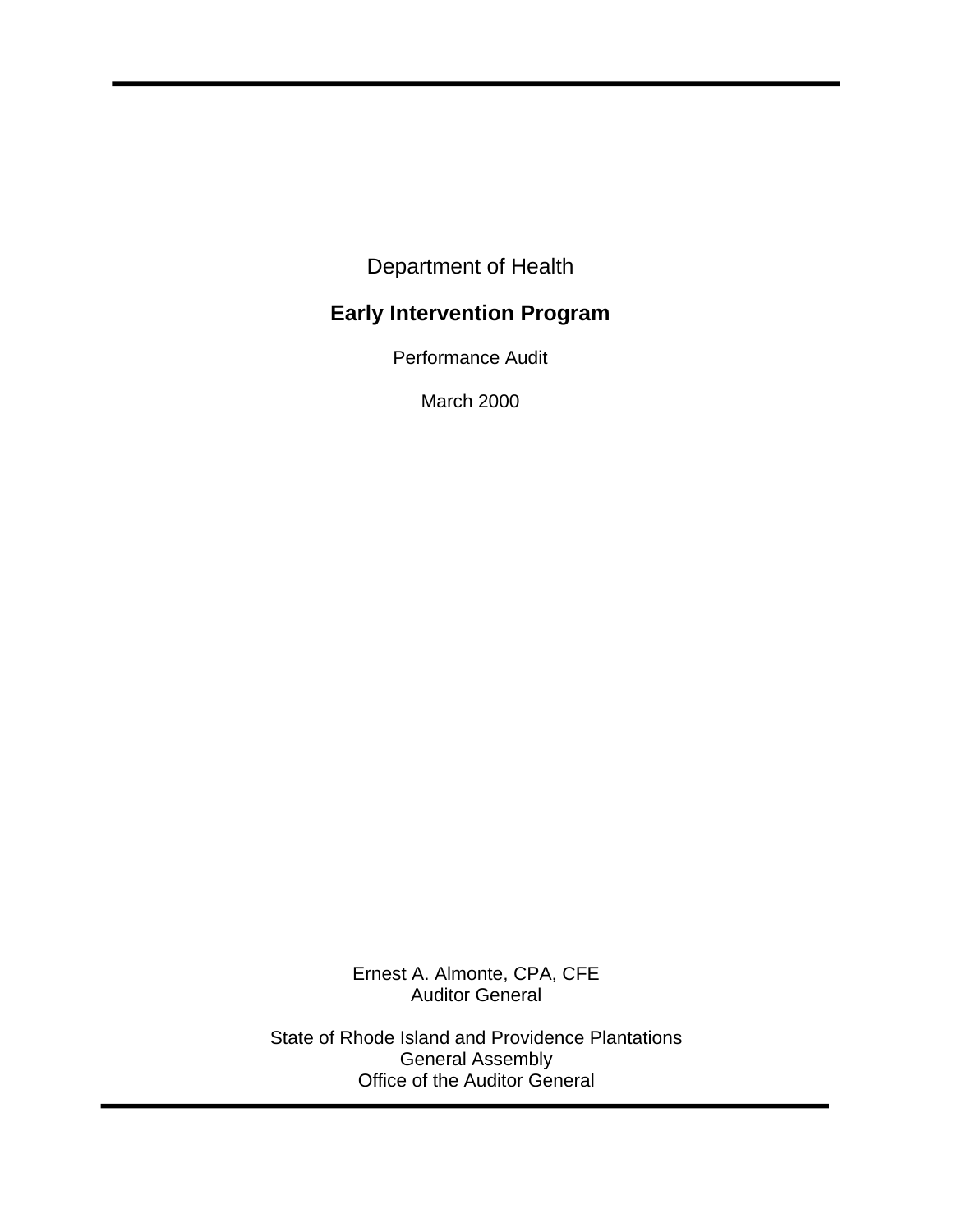State of Rhode Island and Probidence Plantations



**GENERAL ASSEMBLY** Office of the Auditor General 1145 Main Street

Pawtucket, Rhode Island 02860-4807

OFFICE  $(401)$  222-2435 FAX (401) 222-2111

March 3, 2000

### JOINT COMMITTEE ON LEGISLATIVE SERVICES

SPEAKER John B. Harwood, Chairman

Senator Paul S. Kelly Senator Dennis L. Algiere Representative Gerard D. Martineau Representative Robert A. Watson

We have completed a performance audit of the Early Intervention Program administered by the Department of Health. Our findings and recommendations are contained herein as outlined in the Table of Contents.

Sincerely,

Limit A. Almarte

Ernest A. Almonte, CPA, CFE Auditor General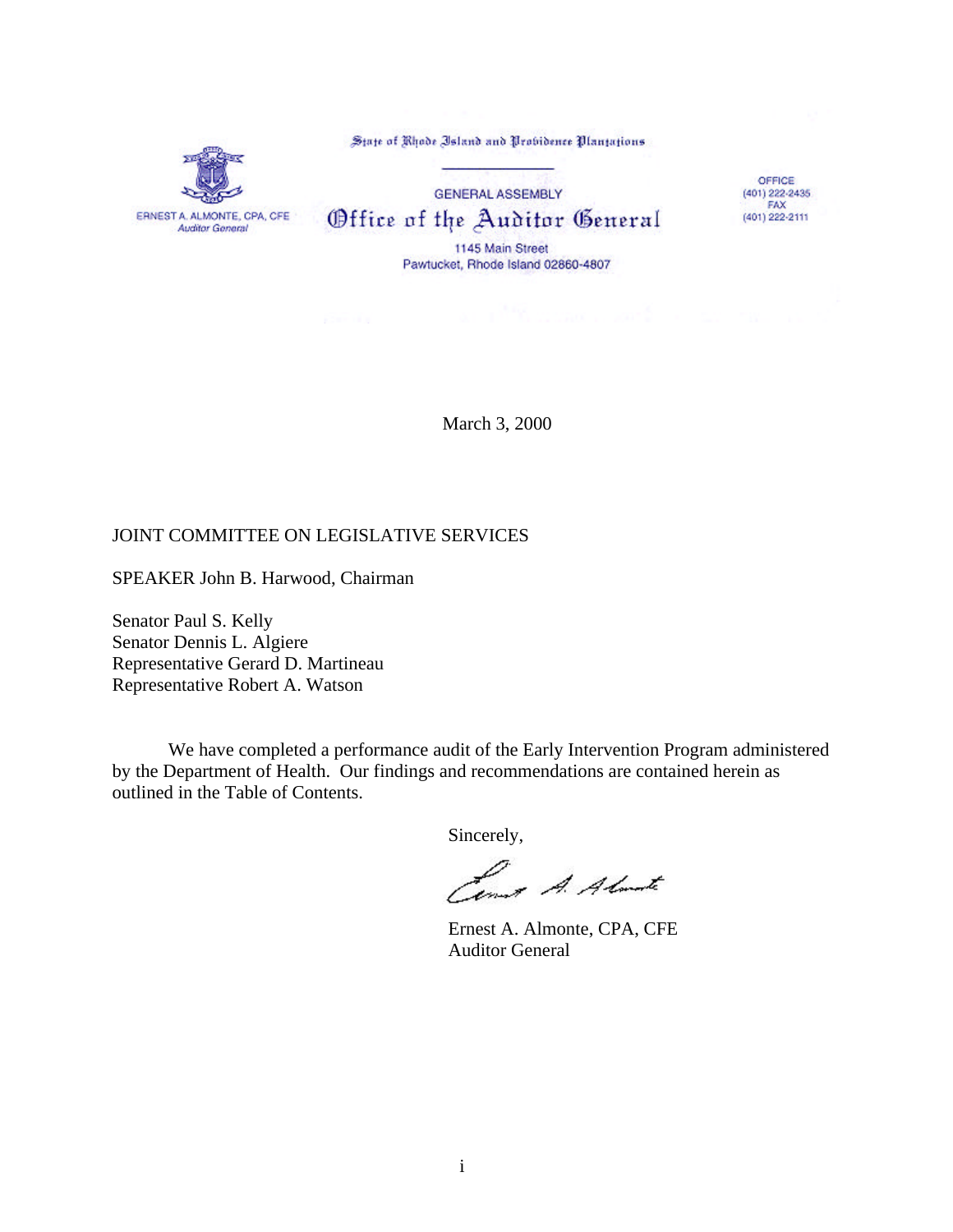# EARLY INTERVENTION PROGRAM

# **TABLE OF CONTENTS**

|  | II. INTRODUCTION |  |
|--|------------------|--|
|  |                  |  |
|  |                  |  |
|  |                  |  |
|  |                  |  |
|  |                  |  |
|  |                  |  |

# III. FINDINGS AND RECOMMENDATIONS

| EARLY INTERVENTION EXCHANGE OF INFORMATION OPERATION   |  |
|--------------------------------------------------------|--|
|                                                        |  |
|                                                        |  |
| DOCUMENTATION OF COSTS ALLOCATED TO THE EI PROGRAM  18 |  |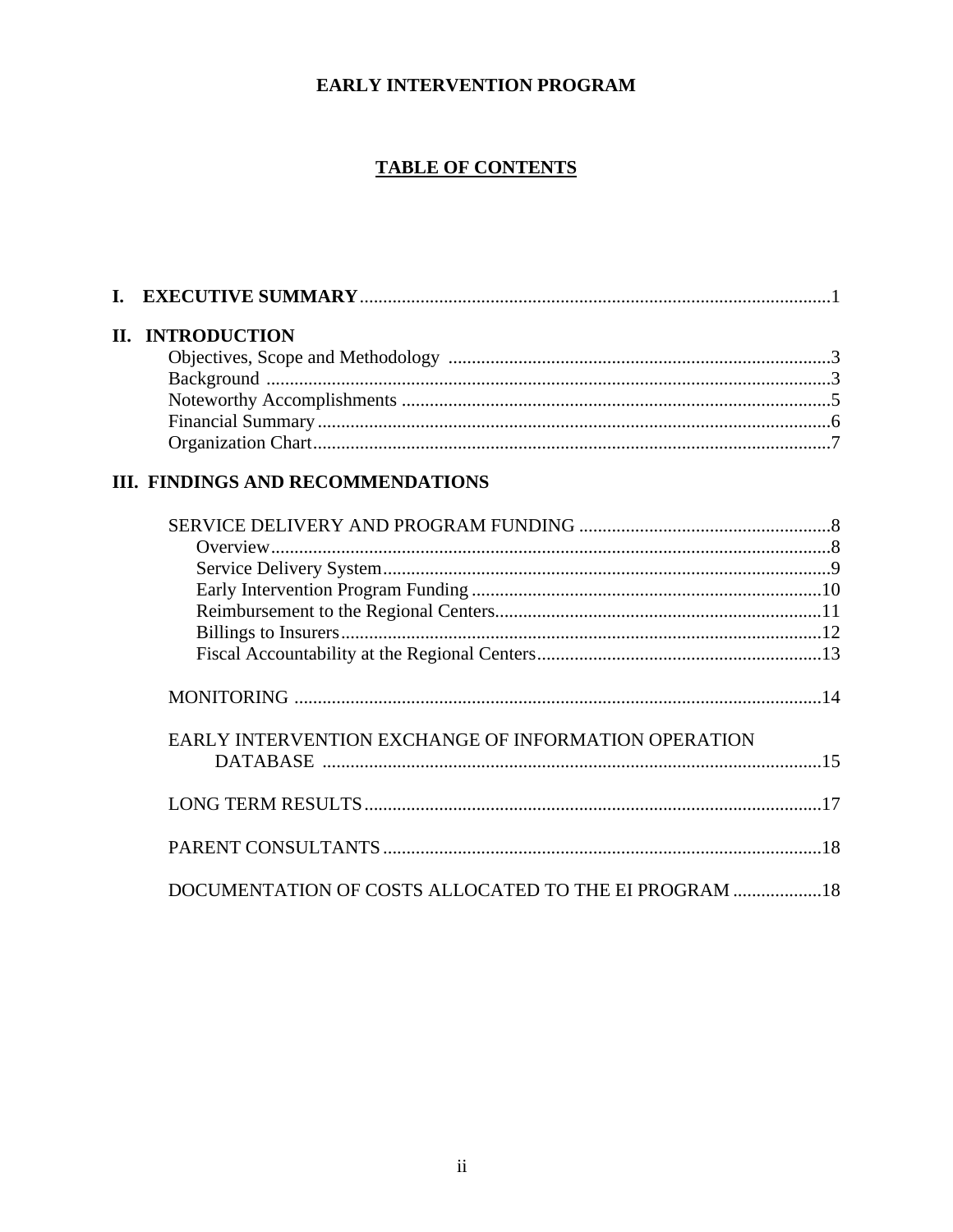Improvement is needed in the financial administration and structure of the system used to deliver services for the statewide Early Intervention (EI) Program. The Department of Health uses federal and state funds to provide a variety of services to children from birth to three years of age who have been identified with developmental challenges. The EI program is an entitlement program which must provide services to all eligible children and their families. EI services are provided primarily through five regional centers, each serving a designated geographic area. Total program expenditures were \$7.1 million for fiscal 1999 of which \$2.7 million was funded by federal funds and the remainder (\$4.4 million) by state funds.

One of the key challenges facing the EI program is determining whether current funding levels are adequate to provide needed services. Existing funding and reimbursement methods combined with poor accountability for funds provided to the regional centers all contribute to masking the existence and extent of underfunding for the program.

Improved accountability for program funds expended by the regional centers is needed to allow comparison between the cost of services provided and total reimbursement received and also to provide information necessary to assess the adequacy of program funding. We recommend that each regional center prepare an annual accounting of EI program costs and revenues from all sources.

The regional centers are reimbursed using a combination of grant based and fee-forservice methods. This combination not only makes it difficult to assess how each center's EI program revenues compared to the cost of services but creates the potential for both over and under recovery of costs. Further, inclusion of a grant based reimbursement component creates less incentive for the centers to be aggressive in obtaining third party reimbursement. We recommend that the combination of grant and fee-for-service methods be eliminated and that an exclusive fee-for-service arrangement be considered.

The current budget process and method of allocating funds to the regional centers should be improved to better identify the needs of the EI population and ensure funding is adequate to meet those needs. Funding is now allocated on a flat per-child basis using the number of children served as of the previous December 1. We recommend that a more detailed budget process be employed reflecting the expected number of children to be served and the services to be provided.

Since each regional center is an exclusive provider in its region, no competition is introduced into the system to promote effective or efficient service delivery. We recommend that the service delivery system be assessed and that proposals should be solicited from entities interested in and capable of providing services under the EI Program.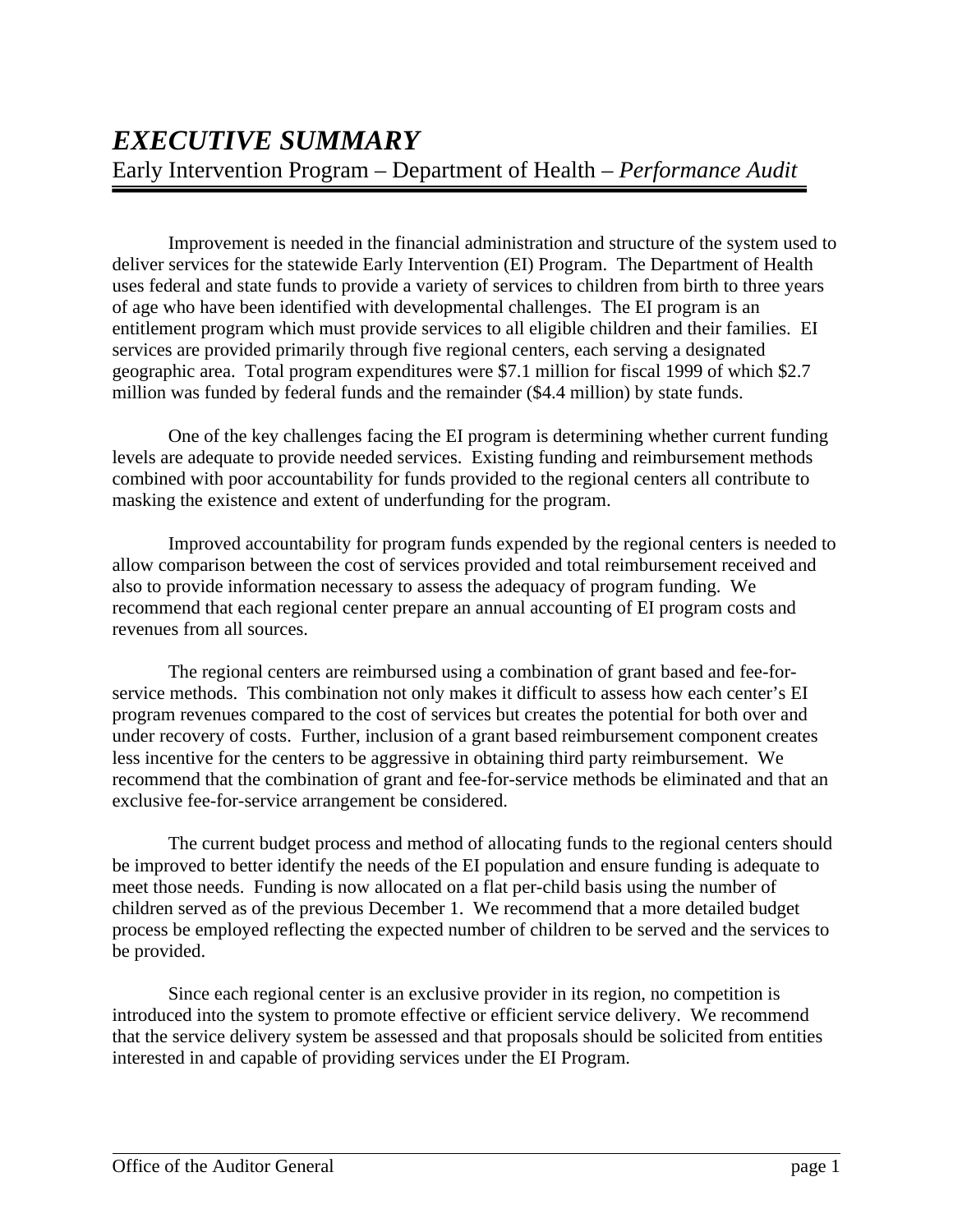The EI program, by federal regulation, must be a payor of last resort meaning that all other potential sources of reimbursement have been exhausted prior to payment with EI program funds. Reimbursement from health insurers, particularly Medicaid, needs to be maximized to increase total funding available for the program. The centers together with the Department of Health should investigate having the centers become participating providers under other health plans to allow reimbursement.

A database is used to collect program data for each of the five regional centers providing services under the program. We found that improved collection of data and greater facility to extract and analyze program information would enhance the Department's ability to plan the financial aspects of the program in addition to improving the quality and quantity of information available to all involved in the administration of the program. We recommend that the Department continue development of a database that is reliable, timely and convenient to use and provides users with the ability to easily extract data in multiple forms.

We also recommend that some system be developed to measure the long-term benefits of the early intervention services provided to children enrolled in the program. This would involve tracking a child as they progress through school based programs. We believe that increasing demands for program accountability make it desirable for this data to be accumulated.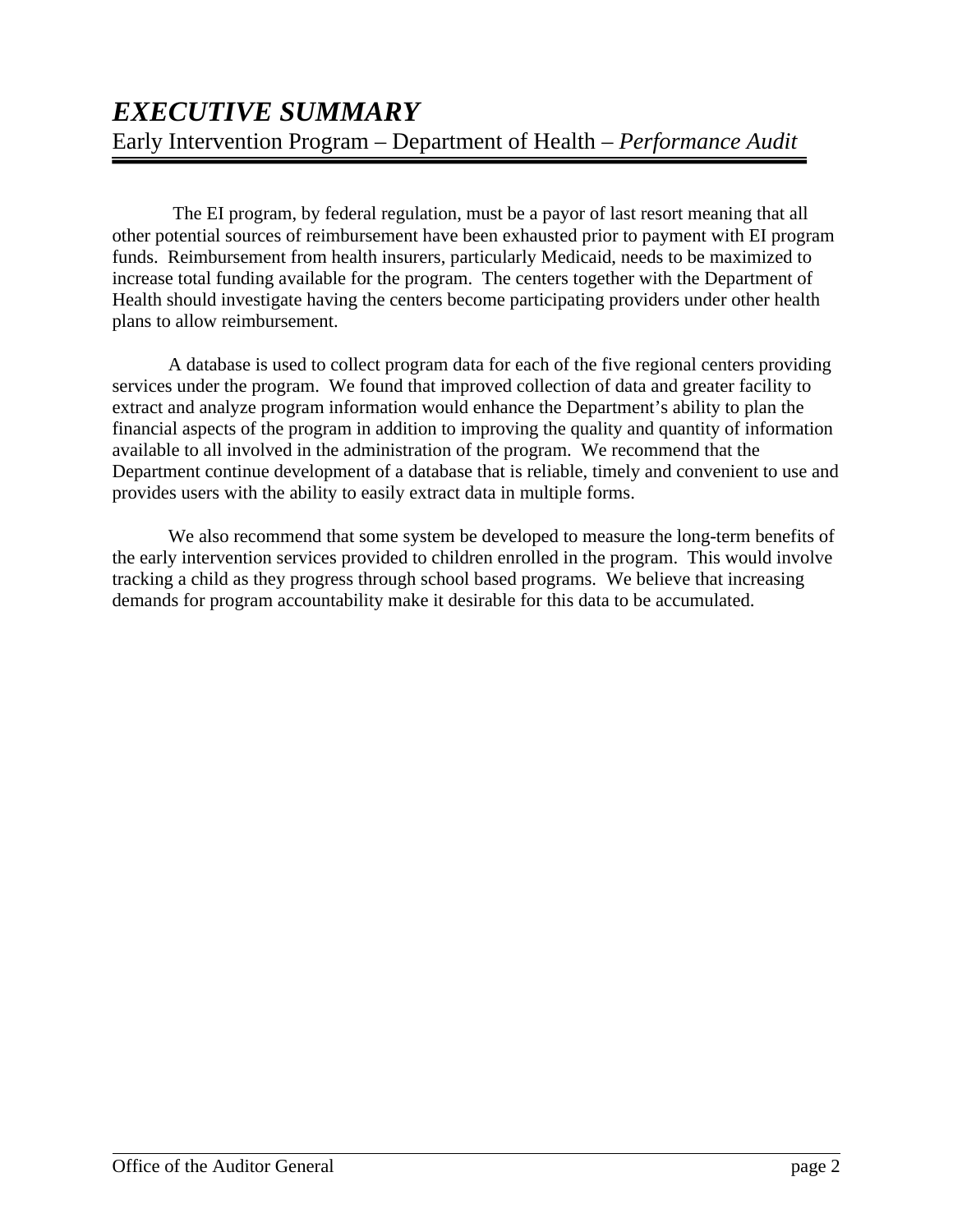# **II. INTRODUCTION**

### **OBJECTIVES, SCOPE AND METHODOLOGY**

We conducted a performance audit of the Early Intervention Program to determine if the Department of Health was administering the program efficiently and effectively. Our audit was conducted in accordance with *Government Auditing Standards.* The period covered by our audit was primarily the fiscal years ended June 30, 1998 and 1999.

Our audit focused on evaluating the practices and procedures employed by the Department in administering the program. Our objective was to identify practices and procedures which could be improved or made more efficient. To achieve our audit objectives, we reviewed relevant policies and procedures, interviewed responsible personnel, observed key operations, visited certain centers funded by and providing services to the program and performed tests and other audit procedures as considered necessary in the circumstances.

The scope of our audit did not include evaluating the appropriateness or sufficiency of services provided to children or their families under the program as this was not within our specific area of expertise.

### **BACKGROUND**

The Early Intervention (EI) Program provides services to eligible children from birth to three years of age who have been identified with developmental challenges. These challenges include developmental delays, certain diagnosed conditions, or circumstances that put the child at risk for developmental delays. The program operates pursuant to both State (General Law sections 23-13-22 to 25) and federal law (U.S.C. Title 20, Chapter 33, sections 1431- 1445). The federal law provides the specific compliance requirements for the program, defines the objectives, eligibility requirements, allowable services, and time frames.

The primary objective of the program is to provide a statewide system to identify children with developmental challenges at an early age and provide appropriate services to lessen the impact of these developmental delays once the child enters school and throughout their life. Further, a basic tenet of the program is that identification and provision of services at an early age can eliminate or reduce future costs.

The EI program is organizationally located within the Rhode Island Department of Health's Division of Family Health. Services are coordinated and largely provided by five centers, each serving a specific region ( Central, Southern, Eastern, Metropolitan and Northern). Certain services are provided on a statewide basis for children with visual impairments, hearing losses and severe behavioral concerns. Within the Department of Health, approximately six employees devote 100% of their time and seven more devote a portion of their time to administering the program.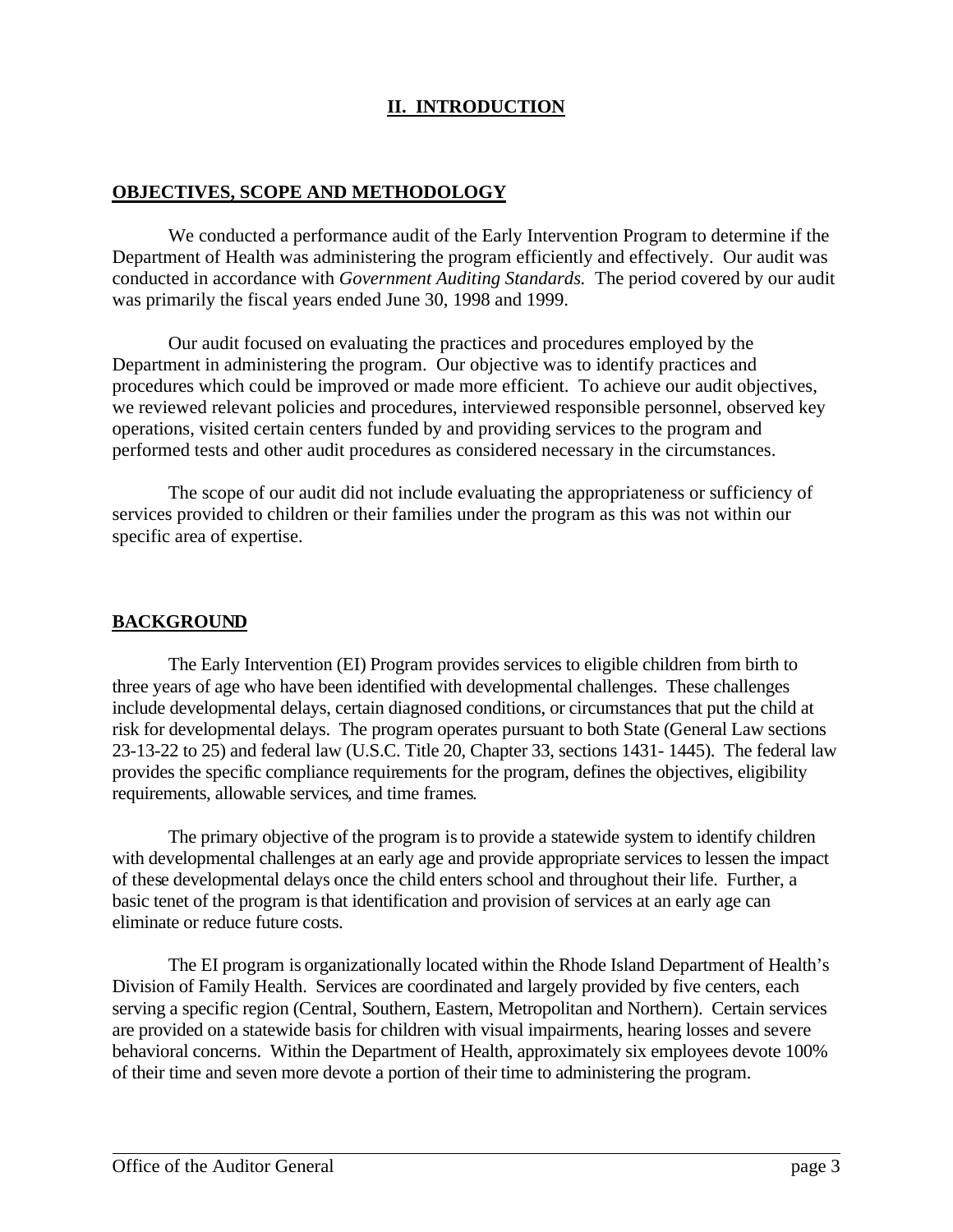As required by federal law, an Interagency Coordinating Council (ICC) serves in an advisory role to the Department and facilitates the coordination of resources among state departments. The Interagency Coordinating Council is comprised as follows:

- $\Box$  parents of infants or toddlers with disabilities
- q public or private providers of Early Intervention services
- $\Box$  one representative of the General Assembly
- $\Box$  directors of the State agencies involved in the provision of or payment for Early **Intervention Services**
- $\Box$  director of the state agency responsible for child care
- $\Box$  an individual involved with personnel preparation
- $\Box$  a representative from the agency responsible for governance of health insurance
- $\Box$  an individual involved in special education
- $\Box$  an individual from a head start agency or program
- $\Box$  other members selected by the governor

The ICC is required by federal law to meet at least quarterly.

The program is funded by a combination of state and federal funds. All children and their families are eligible for services regardless of financial need provided they have been assessed and developmental challenges exist. Some services provided under the Early Intervention program are eligible for reimbursement by private insurers or the Medicaid program. The Department of Health's fiscal 1999 annual report for the Early Intervention program indicates that 47% of EI children had some form of private medical insurance (which provided minimal reimburs ement for early intervention services) and 52% were covered by the Medicaid program.

An Individualized Family Service Plan (IFSP) is prepared for each child to document the specific services needed and the outcomes expected. Typical services provided to children at or through the regional centers include:

- $\Box$  comprehensive evaluation
- $\Box$  family training, counseling, and home visits
- $\Box$  service coordination services
- $\Box$  physical therapy
- $\Box$  occupational therapy
- q speech/language therapy
- q special instruction

Other services may be arranged by the regional centers with providers under contract to the centers. Parent consultants are employed at each center and also at the Department of Health to serve as liaisons and facilitators between the centers and the families.

Services under the Early Intervention program are generally only provided through age three. In certain exceptional instances, services may be extended to children beyond their third birthday when the child cannot gain immediate access to school-based services. Other programs (pre-school and special education programs) continue services in an educational setting after the age of three.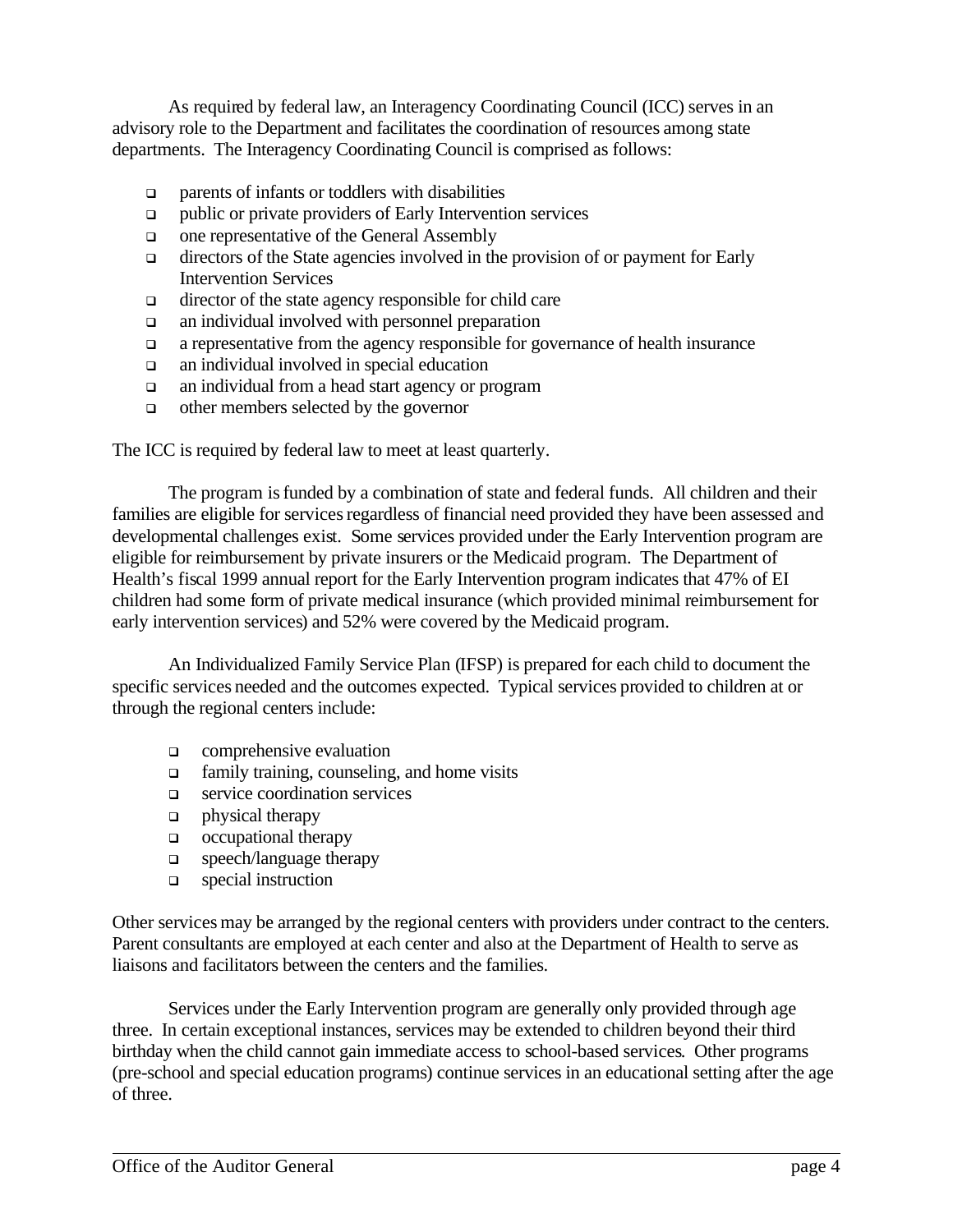### **Governor's Task Force – Early Intervention Program**

A task force commissioned by the Governor to conduct a comprehensive evaluation of the Early Intervention Program issued a report in June 1999 which included ten recommendations. Some of the more significant recommendations (in terms of those that are relevant to our audit objectives) are summarized below:

- develop formal interagency agreements between the Departments of Education, Children,  $\Box$ Youth and Families, Human Services and Health to provide a seamless system that provides continuity once a child leaves the EI program at age three.
- develop and implement a multi-level and independently supported quality assurance  $\Box$ system the results of which will be used to make systemic policy changes and service delivery enhancements.
- develop processes to bring Early Intervention services and support to community locations  $\Box$ where high risk newborns with critical needs receive healthcare.
- develop a wider array of services, service providers and service settings.  $\Box$
- $\Box$ fully fund the EI program – the Commission recommended a per child expenditure of \$5,700 (the average national per capita cost of Early Intervention services) – this was estimated by the Commission to have required approximately \$2.3 million in additional funding compared to the fiscal 1999 funding level.
- develop strategies which maximize revenues available to the program.  $\Box$

### NOTEWORTHY ACCOMPLISHMENTS

The Department of Health has implemented effective procedures to ensure that all children born in Rhode Island hospitals are assessed for diagnosed conditions or risk factors contributing to developmental delays. An effective process is in place to refer the child and their families to the appropriate regional center for further assessment and, if warranted, the commencement of Early Intervention services. The Department has been successful in enrolling children in its EI program – Rhode Island ranks among the top ten programs in the nation for percent of the population under the age of three enrolled in the EI program.

The Department of Health has formed a partnership with the University of Rhode Island which draws on faculty from varied disciplines such as human development and family studies, psychology, education, communication disorders, and physical therapy. The ultimate goal of the partnership is to assure quality services to young children with developmental challenges through ongoing needs assessments and continuous quality improvement.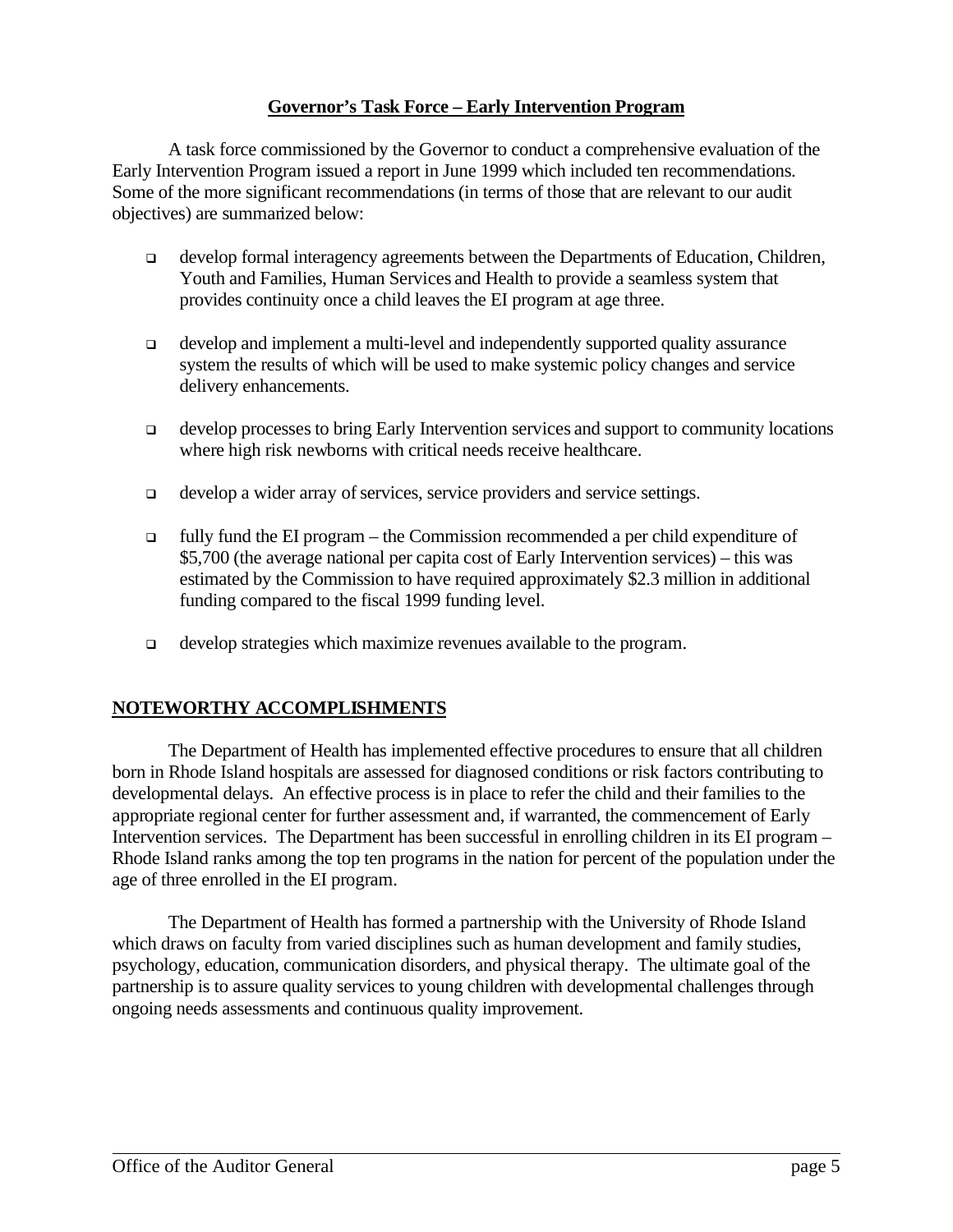# Financial Summary - Early Intervention Program

|                                                                                                            | <b>Budget</b> | Actual                                              | Actual                             |
|------------------------------------------------------------------------------------------------------------|---------------|-----------------------------------------------------|------------------------------------|
|                                                                                                            | Fiscal 2000   | Fiscal 1999                                         | Fiscal 1998                        |
| <b>Sources of Funding:</b>                                                                                 |               |                                                     |                                    |
| State appropriations                                                                                       | \$3,672,000   | \$3,623,814                                         | \$1,835,508                        |
| Federal grant – Special Education --<br><b>Grants for Infants and Families with</b><br><b>Disabilities</b> | 1,840,000     | 1,790,094                                           | 1,559,653                          |
| Federal grant – Medicaid                                                                                   | 946,000       | 932,619                                             | 688,638                            |
| Required State appropriation to match<br>federal Medicaid funds                                            | 773,000       | 769,248                                             | 586,414                            |
| <b>Total Funding provided</b>                                                                              | \$7,231,000   | \$7,115,775                                         | \$4,670,213                        |
| <b>Program Expenditures:</b>                                                                               |               |                                                     |                                    |
| Program Administration:<br>Personnel<br>Other                                                              |               | $\mathbf{\hat{S}}$<br>699,294<br>109,015<br>808,309 | 466,133<br>\$<br>93,451<br>559,584 |
| Funding provided to regional centers:                                                                      |               | 5,024,999                                           | 3,122,623                          |
| <b>Direct Medicaid Services</b>                                                                            |               | 1,282,467                                           | 988,006                            |
| <b>Total Program Expenditures</b>                                                                          |               | \$7,115,775                                         | \$4,670,213                        |

### Notes:

- Medicaid funds are used for the provision of direct services (\$1,282,467 in FY 1999 and  $\Box$ \$988,006 in FY 1998) and for certain federally required program functions such as utilization review (\$419,400 in FY 1999 and \$287,046 in FY 1998) which are performed by the Department of Health.
- Services eligible for reimbursement by Medicaid are billed to the State's fiscal agent which  $\Box$ pays the provider. The paid claims amount is then charged to the Department of Health's account. State funds are appropriated within the Department of Health's budget to match the federal Medicaid funds. The current federal and state share of Medicaid program costs are 54.05% and 45.95 %, respectively.
- Program administration expenditures shown above reflect only the Department of Health's  $\Box$ costs to administer the program. Funding provided to the regional centers is for both program administration and program services.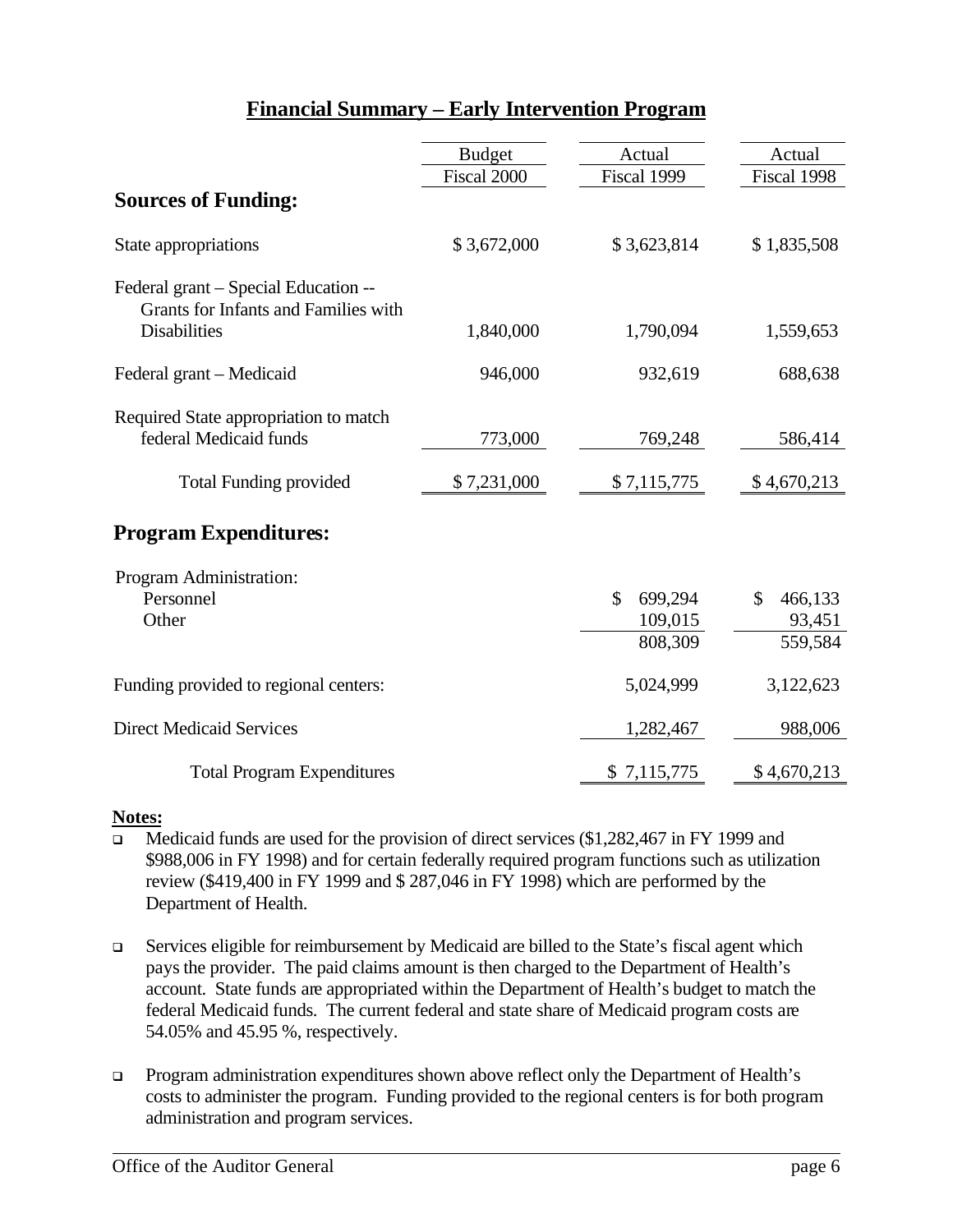# Early Intervention Program



Page 7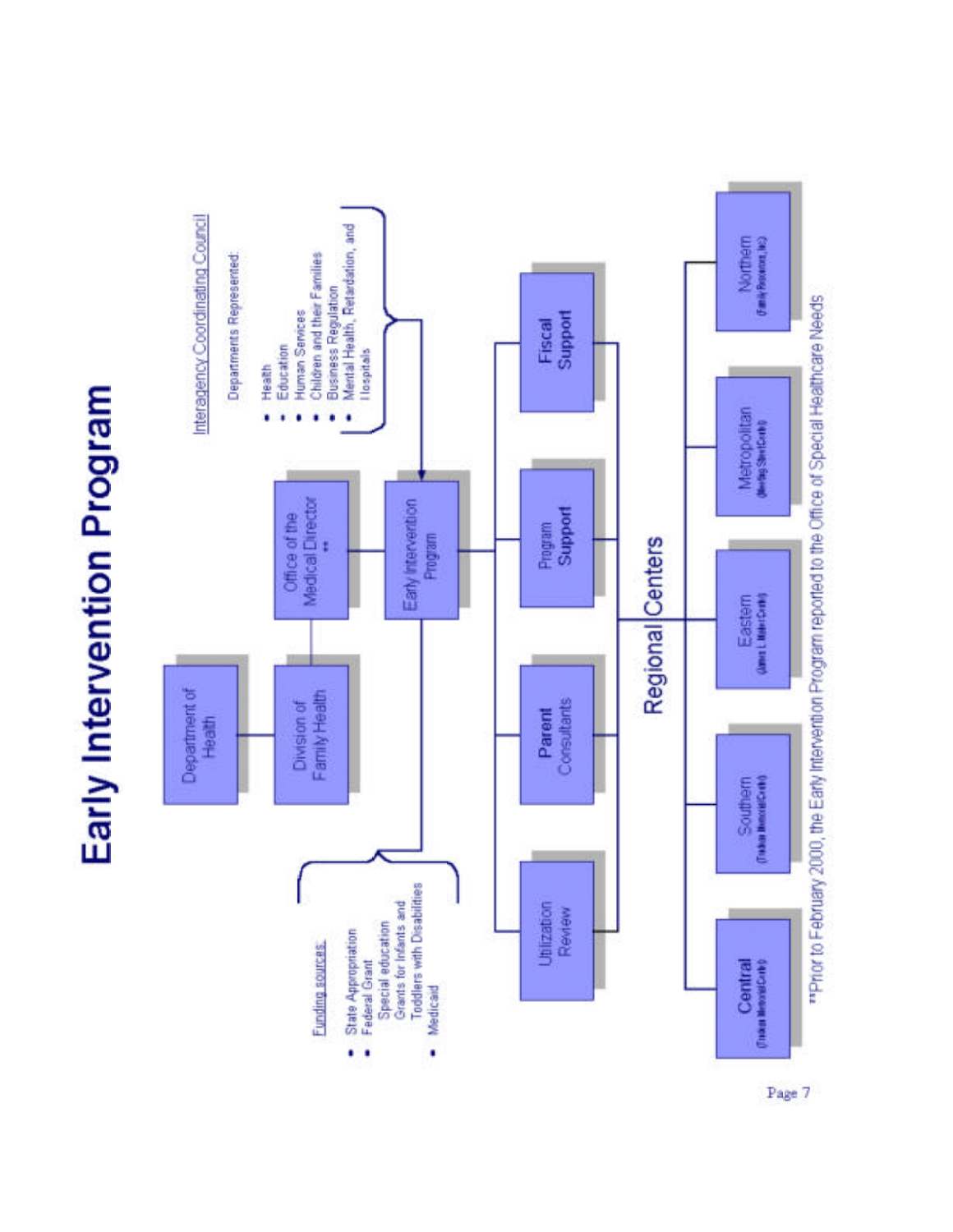# **III. FINDINGS AND RECOMMENDATIONS**

### **SERVICE DELIVERY AND PROGRAM FUNDING**

### **Overview**

Early Intervention (EI) services are provided to children and families primarily through five regional centers, each serving a designated geographic area. Funding, which consists of state appropriations and federal grants, is passed through the Department of Health to the centers. Allocations to each center are based on the number of children served as of December 1 of the preceding fiscal year. When children have other private medical insurance or are eligible for Medicaid, the centers bill those insurers directly on a fee-for-service basis. EI children in need of therapy services (speech and language, occupational and physical therapy) who are enrolled in the RIte Care program (Medicaid managed care) are supposed to receive those services through their RIte Care plans and providers.

Determining whether the program is adequately funded has become a critical and controversial issue. As an entitlement program, created pursuant to both federal and state law, services must be provided to all eligible children (and their families). Funding for the program increased significantly in fiscal 1999 primarily due to \$2 million of additional state funding provided through a supplemental budget amendment. Funding levels, based on per-child expenditures, actually decreased in each of the prior two fiscal years (1998 and 1997). Funding for the current fiscal year (2000) is essentially the same as amounts appropriated for fiscal 1999.

| <b>Fiscal</b><br>Year | <b>Children</b><br>enrolled $(1)$ | percentage<br>change | per child<br>expenditures | percentage<br>change |
|-----------------------|-----------------------------------|----------------------|---------------------------|----------------------|
| 1995                  | 1,352                             |                      | $$2,851$ (1)              |                      |
| 1996                  | 1,578                             | $+16.7%$             | $$2,965$ (1)              | $+4.0%$              |
| 1997                  | 1,751                             | $+11.0%$             | \$2,764<br>(1)            | $-6.8%$              |
| 1998                  | 2,005                             | $+14.5%$             | \$2,490<br>(1)            | $-9.9%$              |
| 1999                  | 1,983                             | $-1.0\%$             | \$3,181<br>(2)            | $+44.1%$             |

(1) Source: reported by the Department of Health in annual reports prepared for the Early Intervention program for the fiscal year indicated. The number of children enrolled reflects active cases during a 15 month period beginning July 1 and ending September 30. These enrollment numbers differ from the December 1 census which reflects active cases on that date rather than a period of time. The December 1 census is used to allocate funding to the regional centers.

(2) Calculated based on total program expenditures of \$7,115,775 less \$808,309 expended for program administration divided by the number of children enrolled in the program.

Because each regional center is an exclusive provider in its region, parents do not have a choice in selecting a service provider (within their region) and therefore no competition is introduced into the system to promote effective and efficient service delivery. The current budget process and method of allocating funds should be improved to better identify the needs of the EI population and ensure funding is adequate to meet those needs. Improved accountability for the funds expended by the regional centers is needed to allow comparison between the cost of services provided and total reimbursement received and also to provide information needed to assess the adequacy of program funding. Reimbursement from health insurers, particularly the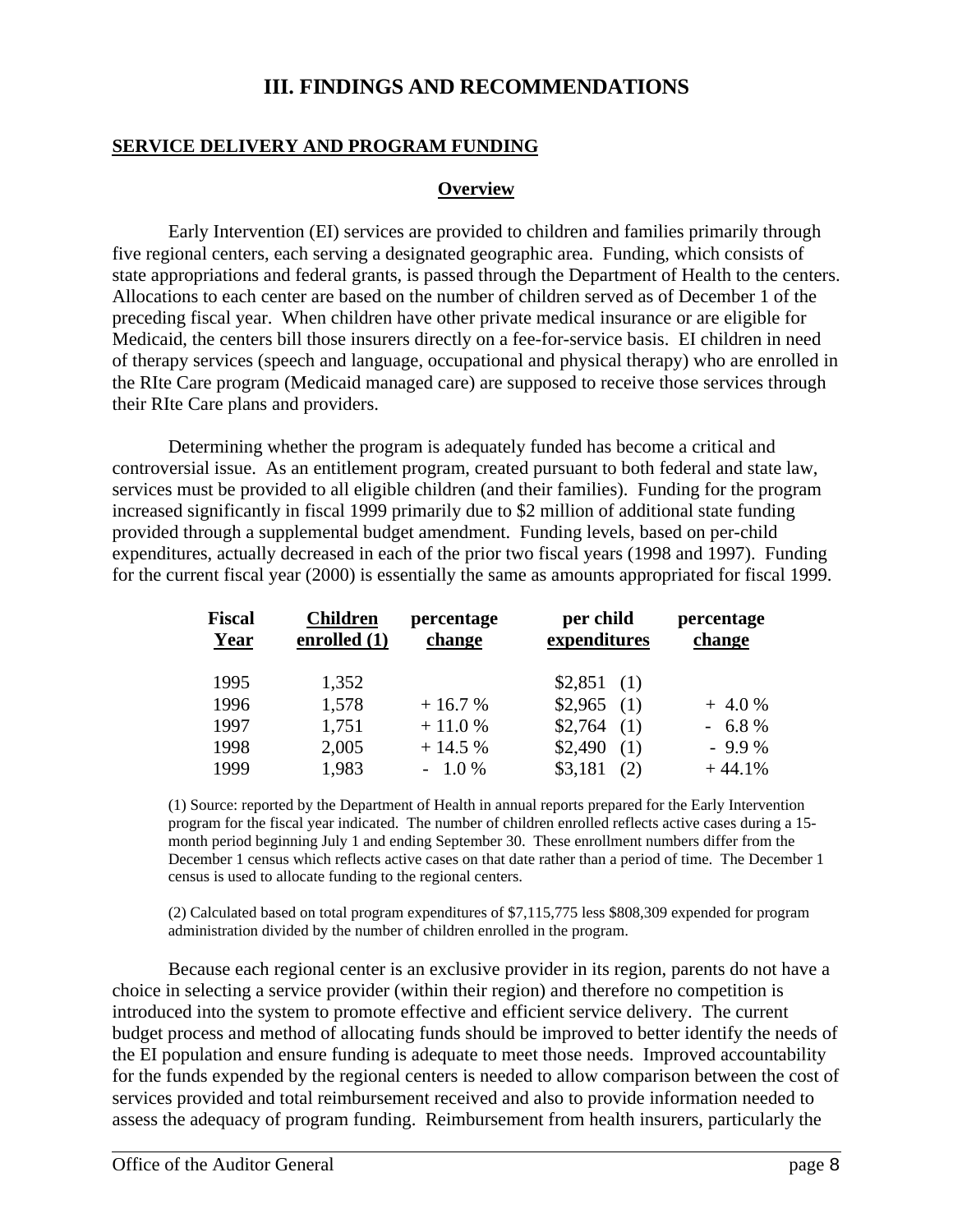Medicaid program, needs to be maximized to increase the total amount of funding available for the program.

### **Service Delivery System**

Families seeking services under the Early Intervention Program are referred to a regional center based on where they live. In the majority of cases, families use the designated regional center. At either the parent's request or because of the service required, services may be provided out of region on an exception basis. Additionally certain services (visual impairments, hearing losses and severe behavioral concerns) are provided at one location statewide. While the existing regional service delivery system does ensure that all EI children have access to comprehensive services, the regional delivery system should be assessed to ensure that this is the most effective and least costly mode of providing services. Additionally, since each provider is exclusive to its region, no competition is built into the existing service delivery model.

Most of the centers have been on contract with the Department since 1991. The Department should solicit proposals to identify other providers which are capable and interested in providing services under the EI program. Through this solicitation, innovative ideas for service delivery may also be discovered. Further, federal law requires that early intervention services be provided, " to the maximum extent appropriate … in natural environments, including the home, and community settings in which children without disabilities participate". Expanding the number and types of providers within the system may allow more services to be provided in a natural environment consistent with the intent of the law.

Several federal programs have been recently created which have applicability to the EI program and may be potential resources to the Department. For example, a federal program entitled – Special Education – State Program Improvement Grants for Children with Disabilities (CFDA 84.323) could provide funding to the Department for program enhancements. In general, obtaining these grants requires submission of an application outlining a specific project consistent with the objectives of the federal programs. Supplemental funding for these purposes would allow all current funding to be available for services.

### RECOMMENDATIONS

- 1. Assess the current mode of service delivery and solicit proposals from entities interested in and capable of providing services under the Early Intervention program.
- 2. Investigate the possibility of obtaining other federal grants to fund program enhancements.

### *Auditee Views*

*The Department concurs with these recommendations. The Department is now developing a solicitation process with input from the Interagency Coordinating Council and the community.*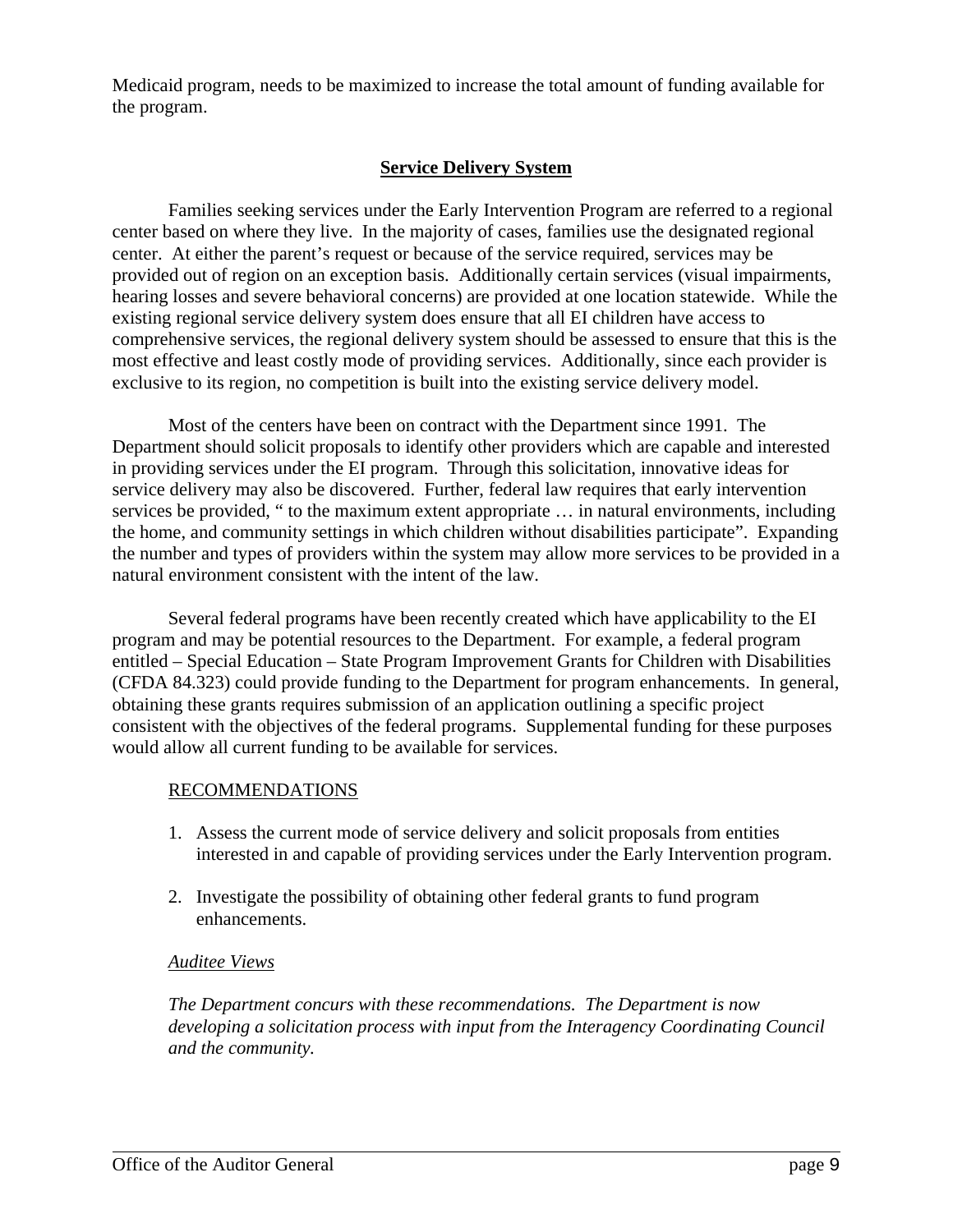## **Early Intervention Program Funding**

Many individuals associated with or interested in the EI program believe that the program is significantly underfunded. If the program is significantly underfunded, a fact that we could not prove or disprove, then various factors contribute to masking that underfunding. These include:

- $\Box$  Funding is allocated to each center for the fiscal year on a flat per child basis using the previous December 1 census. The regional centers then develop their budgets to work within the predetermined allocations. This allocation process may not adequately reflect that services provided and associated costs vary widely for each child. Further, if more children are enrolled than anticipated or the mix of services provided is more costly than anticipated, the regional centers may limit certain services to stay within their funding allocations. This is not consistent with the intent of the EI program which, by federal and state law must provide services to all eligible children and their families.
- <sup>q</sup> A full accounting is not available at each regional center to detail the full cost of all EI services provided and the amount of program support received from all sources including State appropriations and federal grants passed-through the Department of Health, and reimbursements from Medicaid and private medical insurance. While audited financial statements are available for each of the centers; none of the financial statements contained sufficient detail to allow the comparison of all EI costs and revenues. Costs that exceeded program support at the regional centers would be one obvious indicator of underfunding. Capturing accurate program financial information is essential to assessing whether the program is underfunded and by how much.
- <sup>q</sup> The centers are reimbursed through a combination of direct grant and fee-for-service basis. The salaries of program staff at the centers are funded, in whole or in part, through the grants passed through the Department of Health. Staff may also provide services that are reimbursed on a fee-for-service basis at the same time. This combination of reimbursement methods makes it difficult to assess the financial status of the program at each center. (This issue is discussed in further detail in another section of this report.)

Because of these factors, we could not determine whether any center was underfunded and was limiting services to keep its costs within the amounts allotted for the year. Unless the centers have other sources of funding or are willing to have other programs subsidize the EI program, the centers most likely manage the program to keep costs within the amounts allocated by the State.

While the current budget model (flat per child allocation) is easy to administer, it does not adequately measure the amount needed to provide services in an entitlement type program and then may impose unintended limits that may affect the type and or quantity of services provided to a child.

The budget process should begin at the regional centers with each center preparing estimates of the number of children expected to be served, the types of services to be provided, the staffing required to provide those services and the total amount of funding required. These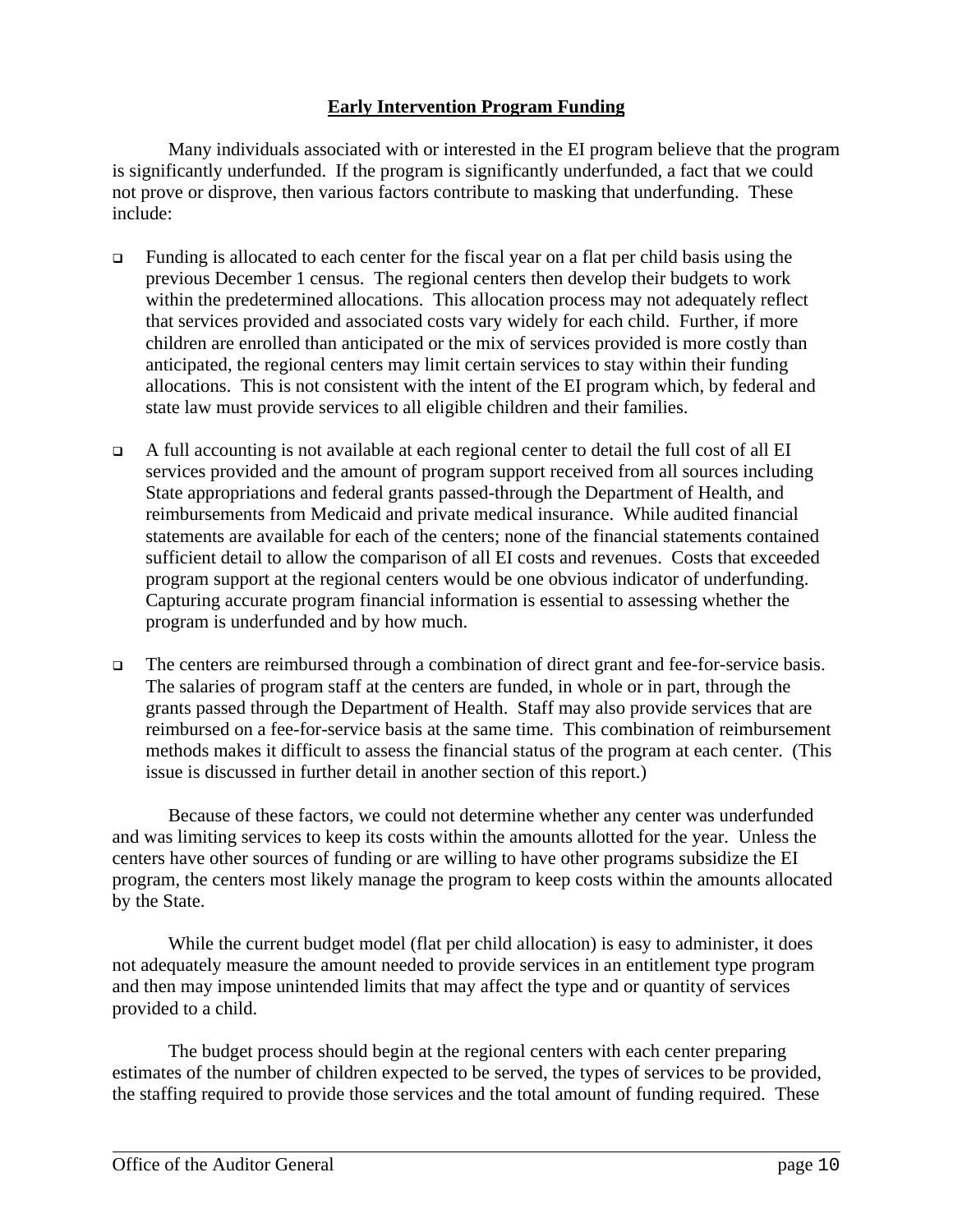budgets should then be reviewed and revised as needed by the Department of Health to prepare an overall budget request for the EI program.

### RECOMMENDATIONS

- 3. Revise the budget preparation process used to prepare the annual budget request by obtaining detailed budgets from each regional center reflecting the number of children expected to be served and the estimated services to be provided and use these budgets as the basis for the State budget request for the Early Intervention program.
- 4. Require that each center prepare an annual accounting of Early Intervention program costs and revenues from all sources. This schedule of program revenues and expenses should be included as supplementary information in each center's annual audited financial statements.

### *Auditee Views*

*The Department concurs with these recommendations.*

### **Reimbursement to the Regional Centers**

The combination of methods used to reimburse the regional centers makes it difficult to assess how each center's EI program revenues compared to the cost of services provided. The centers are compensated for services provided based on a combination of a grant to the centers and also a fee-for-service basis (when Medicaid or other medical insurers can be billed). For example, a regional center may budget 100 percent of a service coordinator's salary to EI, but Medicaid may also be billed for the EI service coordination provided to a Medicaid client. This creates the possibility that a center may be reimbursed twice for the same cost – an employee's salary could be reimbursed under the grant funds provided by the Department of Health and that employee could also provide services that are billed on a fee for service basis to Medicaid or another insurer. Conversely, a service coordinator's salary may be budgeted 80 percent to EI grants with the remaining 20 percent to be recovered through billings to insurers. If actual billings were less than the 20 percent anticipated, the center would recover less than 100% of its costs. We found no reliable evidence of either situation since a full accounting of total reimbursement to the centers and their actual costs was not available.

Further, this combination of reimbursement methods provides less incentive for the centers to be aggressive in obtaining third party reimbursement (Medicaid or other health insurance). The grant funding is assured regardless of the actual number of children enrolled or services provided. However, the Department's per-child allocation provides the regional centers with predictable and stable revenues. This allows the centers to have continuity in staffing and lessens any incentive to deliver costlier or unneeded services.

The Department should reevaluate the methods used to reimburse the regional centers for their costs of administering the EI program. One option would be to reimburse the centers exclusively on a fee for service basis where the centers would only be paid for each unit of service provided to a child or his/her family. Under a fee-for-service payment method, there is an incentive for the regional centers to deliver the full extent of services a child and his/her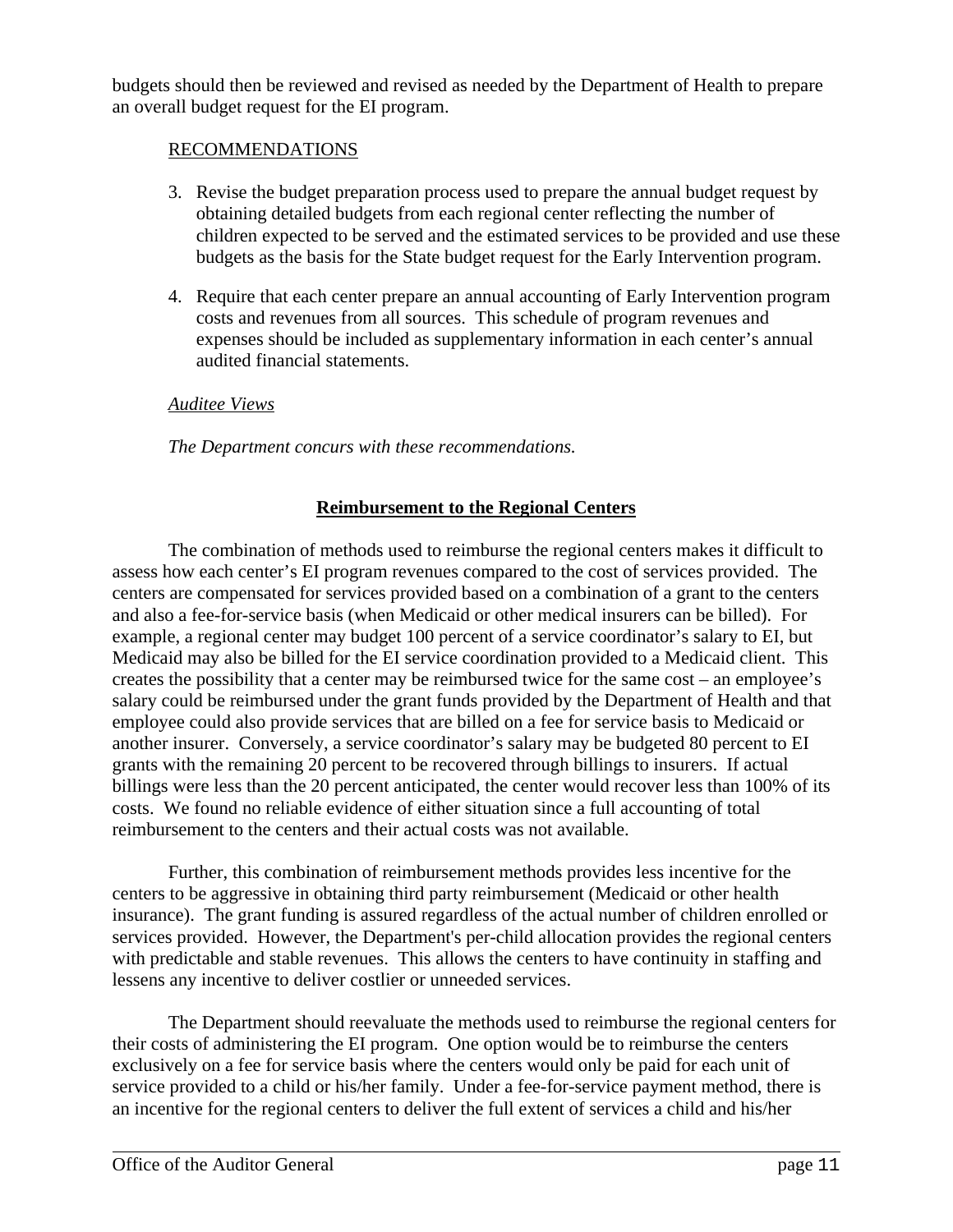family needs because they will be paid for each unit of service they deliver. A fee for service system may also allow better accountability since the existing combination of reimbursement methods would be eliminated.

On the negative side, a center may have incentive to deliver additional and potentially unnecessary or more expensive services to increase total revenues. A fee-for-service method would also complicate budgeting for the program by the Department of Health because the amount needed would be more difficult to anticipate and the "cap" that is now effectively part of the budget process would be removed. One possibility would be to include the EI population within the State's caseload estimating conference. The conference forms a consensus opinion of the estimated participants in federal/state entitlement programs which is then used as to budget program costs.

If the number of providers is expanded and/or the regional concept is disbanded and more choice of providers is incorporated into the service delivery system, a fee-for-service reimbursement method may be the only feasible and practical approach.

### RECOMMENDATION

5. Eliminate the combination of methods (grants and fee-for-service) currently employed to reimburse the regional centers. Evaluate the feasibility of reimbursing the centers exclusively on a fee-for-service basis.

### *Auditee Views*

*The Department concurs with this recommendation.*

### **Billings to Insurers**

The Department should seek ways to maximize revenues from private and public health insurers for the EI program. As provided in federal law, the EI program is required to be a payor of last resort. Therefore, when either public or private health insurance is available, those resources should be utilized first. Maximizing revenue from all sources is important to expand resources available to the program -- Medicaid is the most likely source of additional revenue since the Department of Health reports that 52% of the EI population is Medicaid eligible and Medicaid covers a wider array of EI services than most private health care insurers.

We could not determine whether the regional centers had identified all billable costs to the Medicaid program. However, we did find that one center has, at times, delayed billing the Medicaid program for eligible services because it afforded the center a financial advantage. Due to the interplay of budgeting procedures and Medicaid program requirements, one center stopped billing Medicaid in April 1998 for the remainder of the fiscal year because, had it continued to bill Medicaid, other state funds would have been reduced by the amount of state funds required to match the federal Medicaid share. In this instance the center retained all its funding for the fiscal year and was still able to be reimbursed by Medicaid in the next fiscal year. However, the state funded 100% of these costs when approximately 54% of those expenditures could have been recovered through Medicaid. Therefore, the center's advantage was at the expense of total resources available to the program.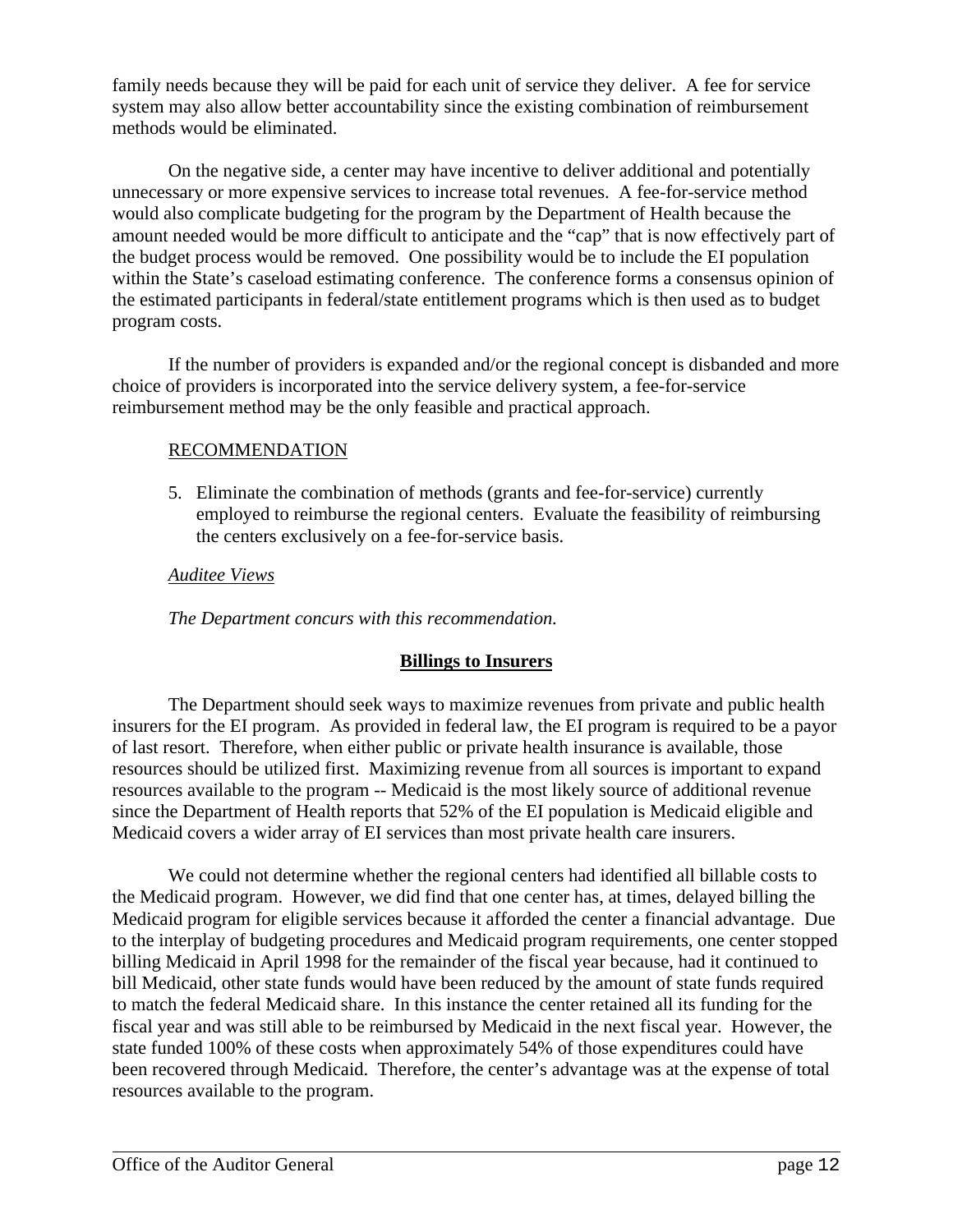As discussed earlier in this report, the current method of reimbursement provides little incentive for the centers to be aggressive in seeking reimbursement from private or public health insurers. We also noted that the centers are not participating providers under certain health insurance plans and therefore are precluded from being reimbursed for services even when the families have health insurance coverage. Further, because the private insurance plans typically cover fewer services that are offered to EI children and their families, this coverage is not viewed as a significant resource to the program. The centers, along with the Department of Health, should investigate the advantages of having the centers enrolled as participating providers so that they can bill these health insurance plans.

The regional centers also indicated that they need more guidance on which services can be billed to Medicaid in order to maximize funds from that source. The Department and the Department of Human Services (which administers the Medicaid program) should join efforts in providing training to the regional centers on how to maximize revenue from the Medicaid program. Because of the turnover in accounting personnel at the regional centers, training should be provided periodically. Enhanced training would also decrease the likelihood of overbilling. We found that one regional center billed Medicaid incorrectly for service coordination/case management services. The DHS contract allows these services to be billed in one half-hour increments at \$60 per hour. However, one regional center billed in 15-minute increments, resulting in reimbursements of \$120 per hour. The regional center estimated the over-billing of federal and state Medicaid funds at \$128,910.

### RECOMMENDATIONS

- 6. Require the regional centers to bill all private and public insurers for allowable EI services whenever medical coverage exists in order to maximize total funds available for the program.
- 7. Provide the regional centers with periodic training in Medicaid billing procedures and allowable costs with the goal of maximizing Medicaid revenue.
- 8. Maximize Medicaid revenue by billing Medicaid for all potential units of service within the fiscal year that the services were provided.
- 9. Investigate the benefits of having the regional centers become participating providers in various health insurance plans to allow the centers to bill those plans for services provided.

### *Auditee Views*

*The Department concurs with these recommendations. The regional center has agreed to reimburse the excess payment amount to the Medicaid program.*

# **Fiscal Accountability at the Regional Centers**

We visited selected regional centers and tested some of their expenditures for the EI program. In many instances, the centers could not provide us with documentation to support the expenditures. This missing information included vouchers, invoices, employee timesheets,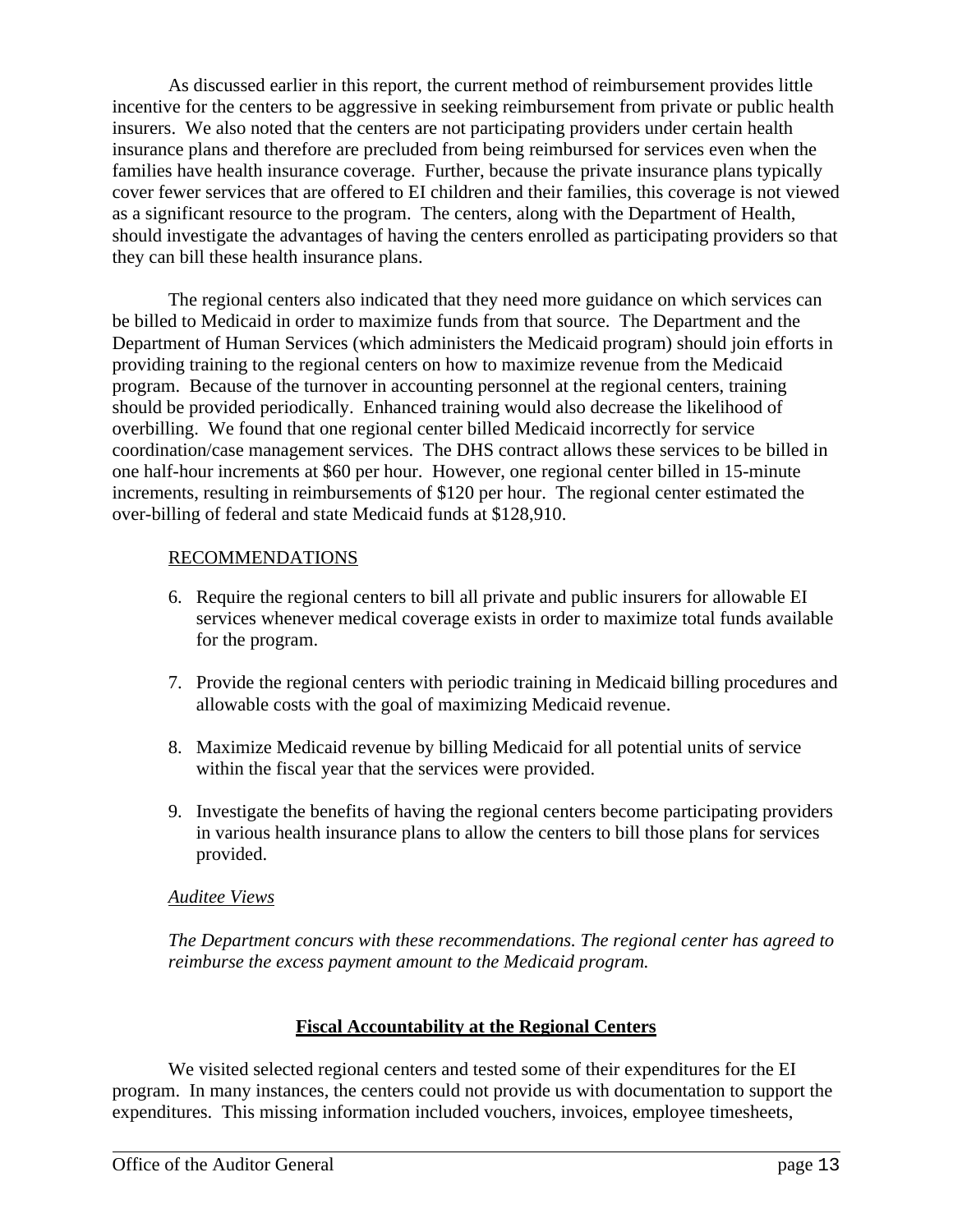calculations supporting costs allocated to the program, and support for amounts reported by the centers' external auditors. The cause for the missing documentation was attributed to high personnel turnover in the business offices of the centers.

The centers provide the Department of Health with documentation on a monthly basis which is intended to support the amounts allocated and paid to the center based on the per child allocation. These are considered "billings" but, in reality, funding to the centers is predetermined based on a flat per-child amount as previously described. We noted numerous transactions that were charged to EI but not billed to the Department when tracing amounts to the center's accounting records. When reviewing some specific expenditures charged to the Department, we noted instances in which the Department may have been overbilled and in other instances underbilled. Some monthly "billings" included inaccurate descriptions of both job titles and consultants charged. In two instances, the employees' salaries that were charged to the Department exceeded the amounts that were actually paid to the individuals that month. No reconciliation of the amounts "billed" to the Department for the EI program and the amounts classified as EI expenditures in the centers' accounting records was available.

Strong consideration should be given to improving accountability for funding provided to the regional centers. The existing monthly billing process provides little assurance that services have been provided and inadequate support for funds disbursed to the centers. Further, the billings require considerable effort to prepare for little benefit. The Department should explore the possibility of eliminating the monthly "billings" from the regional centers and replacing it with a more meaningful measure of services provided. This data would be supplemented by an annual accounting of the EI costs and program support for each center (see recommendation 4). If an exclusive fee-for-service billing approach replaces the existing combination approach, the annual accounting of EI costs and program support could be the basis used to substantiate the fees charged for services.

### RECOMMENDATIONS

- 10. Require the centers to maintain supporting documentation for all EI program costs.
- 11. Explore the possibility of replacing the monthly "billings" from each regional center with a more meaningful measure of services provided. Assess the propriety of costs reimbursed and the adequacy of funding by analyzing an annual accounting of EI program costs and revenue for each center.

# *Auditee Views*

*The Department concurs with these recommendations.*

# **MONITORING**

The Department can improve its fiscal monitoring of the regional centers. The fiscal monitoring reviews, which are performed annually, generally take from a couple of hours to a couple of days to complete and few deficiencies are noted. The regional centers are notified in advance which monthly "billings" will be reviewed.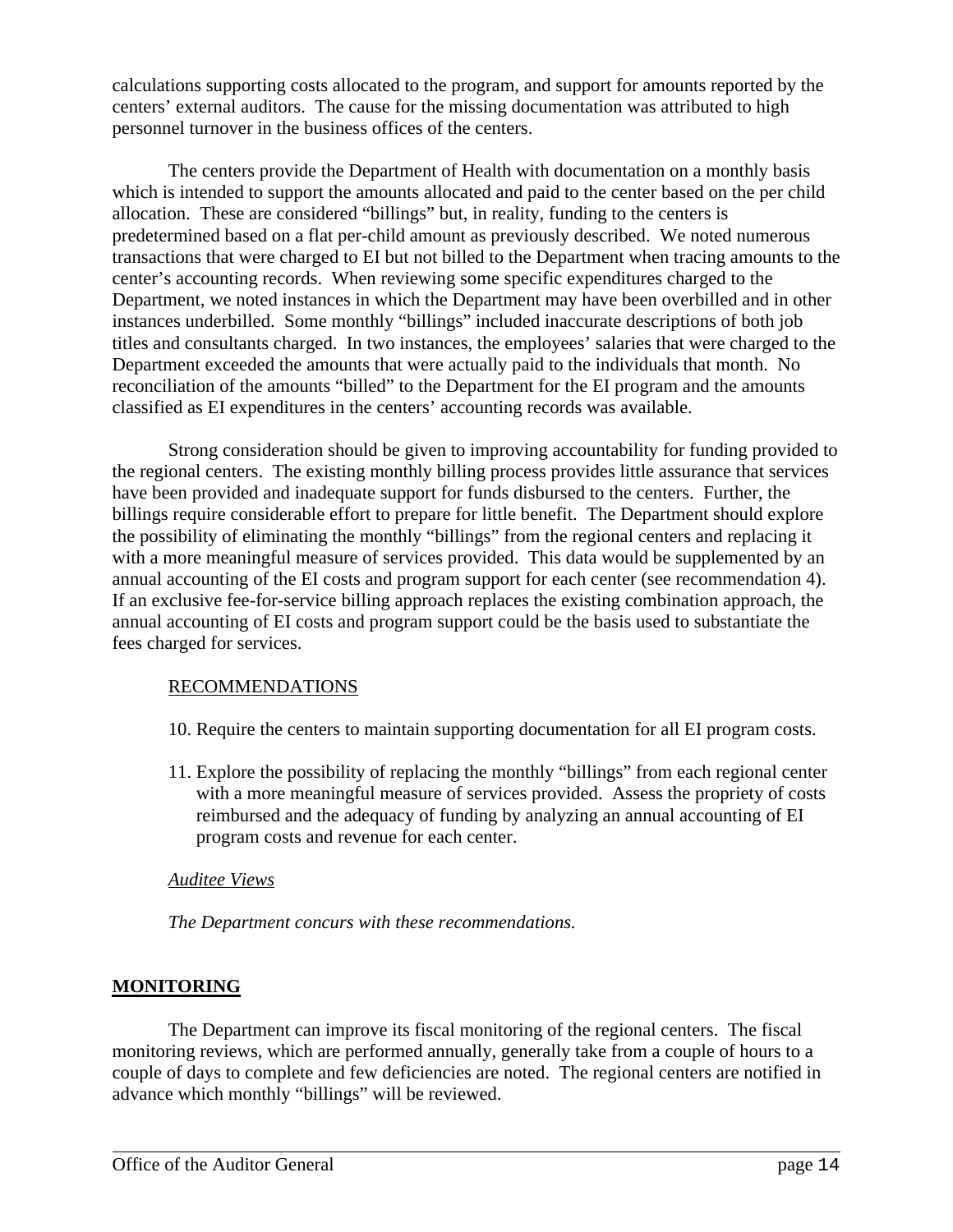The Department's files on these reviews contained little or no documentation of work performed or deficiencies found. None of the files documented the regional centers' billing and accounting procedures and policies.

Because of the deficiencies in supporting documentation for program costs for the centers we visited and the high turnover in accounting personnel at the centers, the Department should be more active and thorough in monitoring the fiscal aspects of the centers' operations.

Audits of each centers' financial statements are performed annually; however, the Department did not obtain the single audit report from two of its regional centers and those same regional centers did not have copies on file. These reports are useful monitoring tools to learn whether any significant deficiencies were noted during the centers' annual audits.

The Department performs annual site reviews of program compliance in addition to the fiscal reviews. On a quarterly basis, the liaisons review the status of the corrective actions taken by the centers to resolve the findings. The work performed and findings from the annual and quarterly reviews were well documented; however, we noted that in several instances the same findings were repeated in the 1998 and 1999 reviews. The findings from these reviews should be resolved in a timely fashion. For instance, two regional centers were cited for not maintaining current licenses or certificates on file for certain of their professional staff in both fiscal 1998 and 1999.

### RECOMMENDATIONS

- 12. Expand the fiscal monitoring reviews performed at the regional centers.
- 13. Improve documentation of the fiscal monitoring at each center such as the procedures performed, records reviewed, the centers' control procedures, and any findings and conclusions.
- 14. Cease notifying regional centers which months' bills will be reviewed prior to the site visit.
- 15. Enforce resolution of findings in a timely manner.

### *Auditee Views*

*The Department concurs with these recommendations.*

# **EARLY INTERVENTION EXCHANGE OF INFORMATION OPERATION DATABASE**

The Department of Health needs improved data on the children and families served by the Early Intervention (EI) Program to more effectively administer the program. Improved collection of data and greater facility to extract and analyze program information would enhance the Department's ability to plan the financial aspects of the program in addition to improving the quality and quantity of information available to all involved in the administration of the program. For example, tracking information about the existence of health insurance coverage for program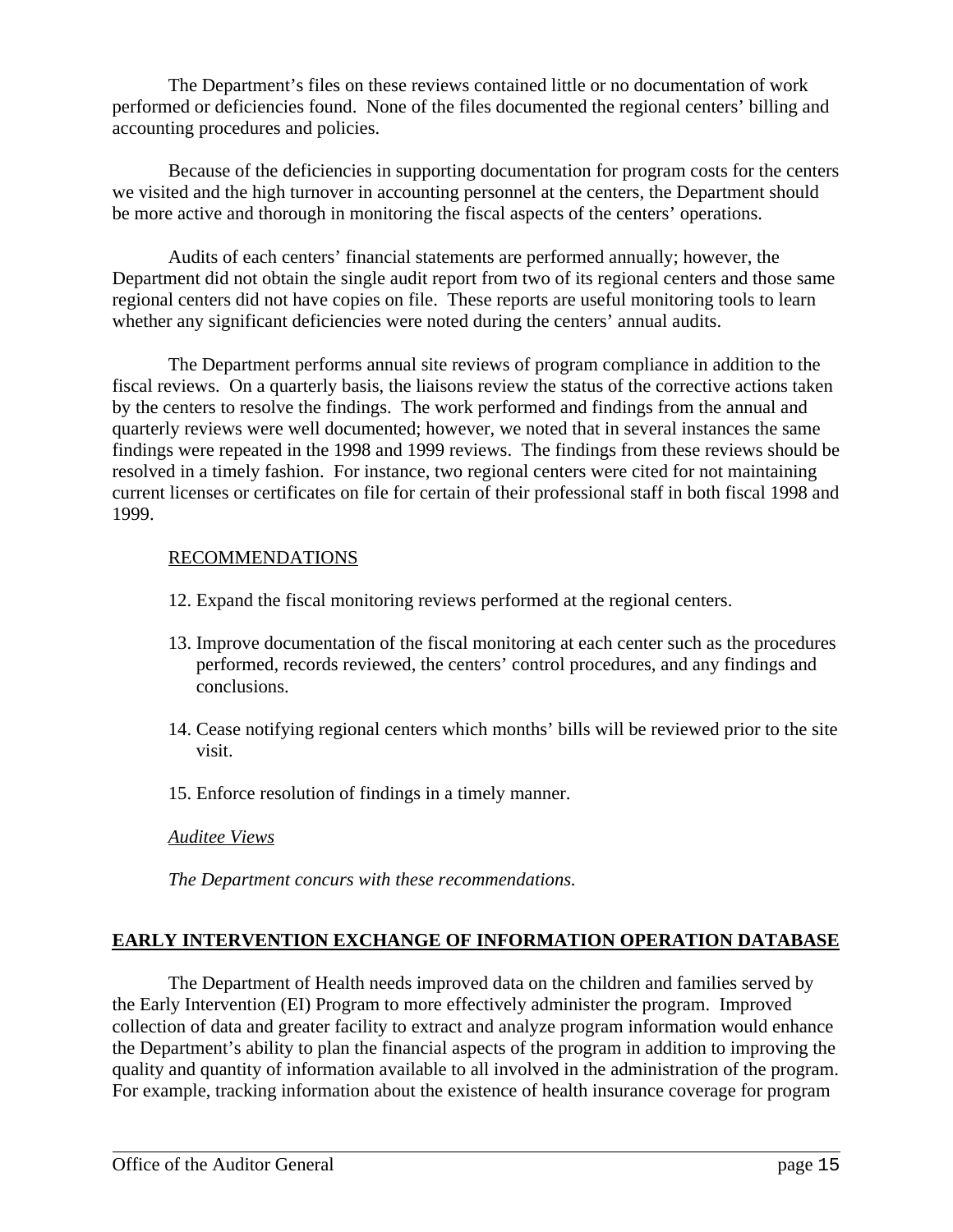participants is key to ensuring that all financial resources available to the program are being maximized.

The Department presently maintains the Early Intervention Exchange of Information Operation (EIEIO) database. The database is intended to collect program data from each of the five regional centers providing services under the program. Both the Department of Health and the five regional centers have access to the information contained in the database. One of the primary uses of the database is to maintain the census of all children enrolled in the program. The December 1 census is used to allocate funding to each of the regional centers. In addition, summary data is also reported to the U.S. Department of Education - Office of Special Education Programs and the RI General Assembly; therefore, the reported data could influence future funding levels to the Department.

We found that the database contained incomplete or inadequate information for certain key areas. For example, a summary report showed that over 65% of the children participating in the program were diagnosed with developmental delays in fiscal 1998 and 1999; however, no further detailed information could be obtained to better identify the category or type of developmental delay. Developmental delay is a very broad diagnosis which is insufficient to analyze other information contained in the database. It would be beneficial if the database could allow correlation of diagnosis or category of developmental delay with the types and quantity of services provided. This would then allow more refined estimates of funding required. The various diagnoses and/or categories of developmental delays should correspond to the types of services required and also the number and types of therapists and consultants needed to provide those services at a center.

We also found that a report from the database reflected health coverage information as "unknown or other" for over 50% of the clients at one regional center. Whether the center had the information but failed to record it in the database could not be determined. Identification of client's health coverage is key since the EI program is intended to be a payor of last resort - private health insurers or the Medicaid program should be billed before EI program funding is used.

Further, the Department's ability to extract information from the database is limited because queries to the database cannot be performed without the help of a computer programmer. The Department's computer programmers are not readily available to assist the EI program because they must prioritize all the requests received from the various divisions within the Department. During the audit we requested certain summary reports from the database that could not be obtained or could not be obtained without the help of a computer programmer. The following information could not be provided:

- summary reports on services rendered and paid for;
- summary reports to compare services provided arrayed by diagnosis; and
- summary report on the time frame between assessment and commencement of services.

Although efforts are made to accumulate and input a significant amount of data on program participants, this data is most often not accessible which adversely impacts the effectiveness of program administrators.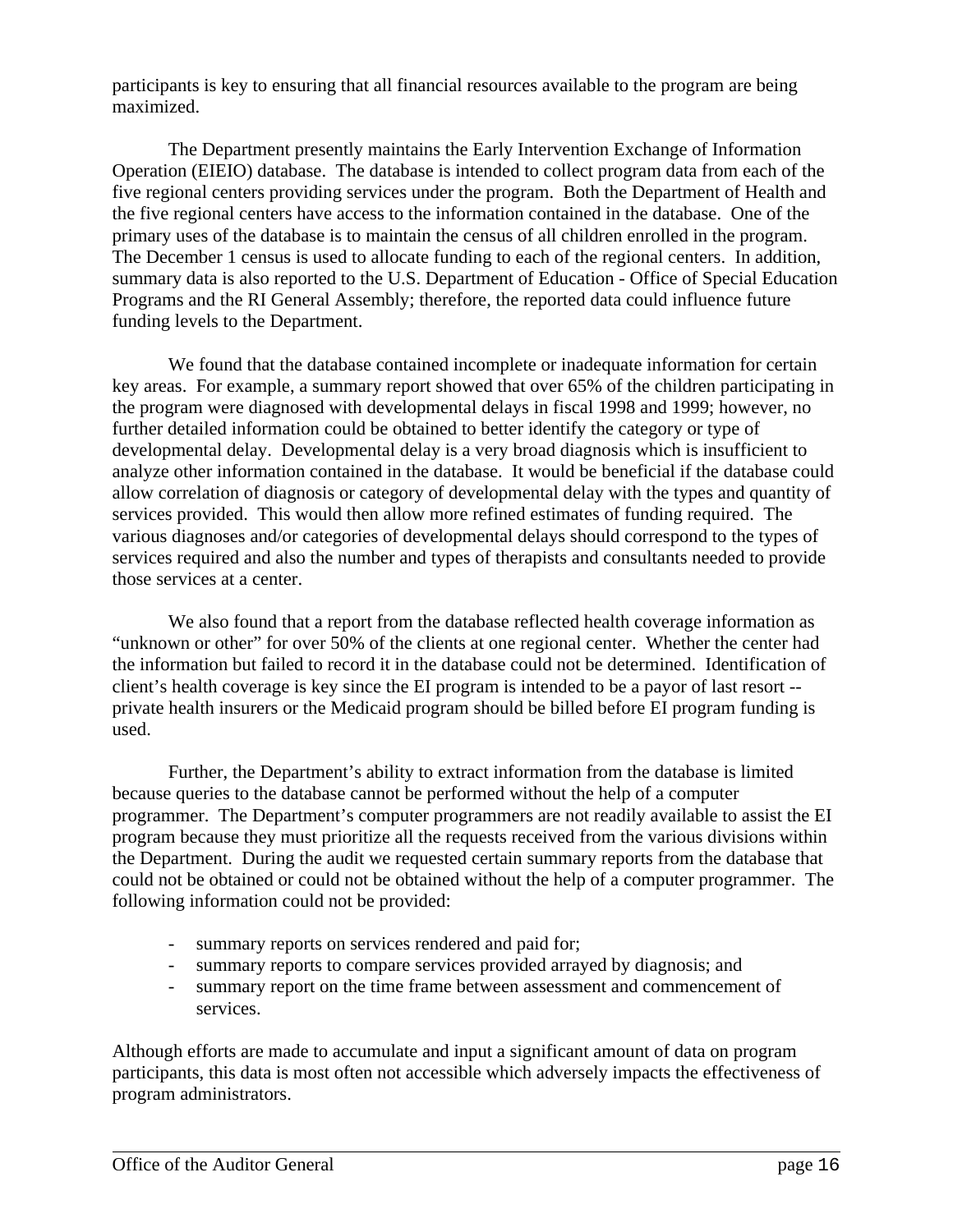Four of the five regional centers maintain their own internal databases in addition to the EIEIO database to meet their own needs and because the centers have difficulty extracting the information from the EIEIO database. Ad-hoc reports cannot be produced at the regional centers. Maintaining multiple systems is duplicative and adds to the overall administrative burden and related costs for the entire program.

The Department has recognized the limitations of its existing database and is in the process of developing a new database. The new database is expected to provide for accurate, timely, and convenient data capture. It should also allow for ad-hoc query and reporting requirements and support the electronic transfer of data from the regional level to the state level. In addition to some of the more obvious information needs which are not being met by the existing database, an improved database could provide a wealth of information that, if easily accessible, would aid in the administration of the EI program.

### RECOMMENDATION

16. Continue development of a database that is reliable, timely, and convenient to use and provides users with the ability to easily extract data in multiple forms.

### *Auditee Views*

*The Department concurs with this recommendation.*

# **LONG-TERM RESULTS**

Information is not being tracked, statewide, to measure the long-term benefits of the early intervention services provided to children enrolled in the program. Once a child is discharged from the EI program, the Department has no further contact with the family. However, services may continue through other programs that are administered by both the State and local educational agencies including preschool and special education programs.

Generally, there are two types of successful outcomes:

- (1) The child is no longer in need of services and is discharged from the EI program.
- (2) The child is transitioned into the pre-school program, but requires less intensive services because he/she has benefited from the early intervention services received.

At the time of discharge, the EI regional centers accumulate data on whether a child is no longer in need of services or has moved on to the pre-school program. Monitoring the child who has entered the pre-school program and continues on to the Special Education program becomes more complicated and requires the cooperation of the local school districts and the State Department of Education. Ideally, some system should be developed to measure if a child's successes in school can be attributed to receiving early intervention services and allow comparison to children who had not received such services. While we acknowledge the difficulty in measuring the long-term results of the early intervention services, we believe that the increasing demands for program accountability make it desirable for this data to begin to be accumulated.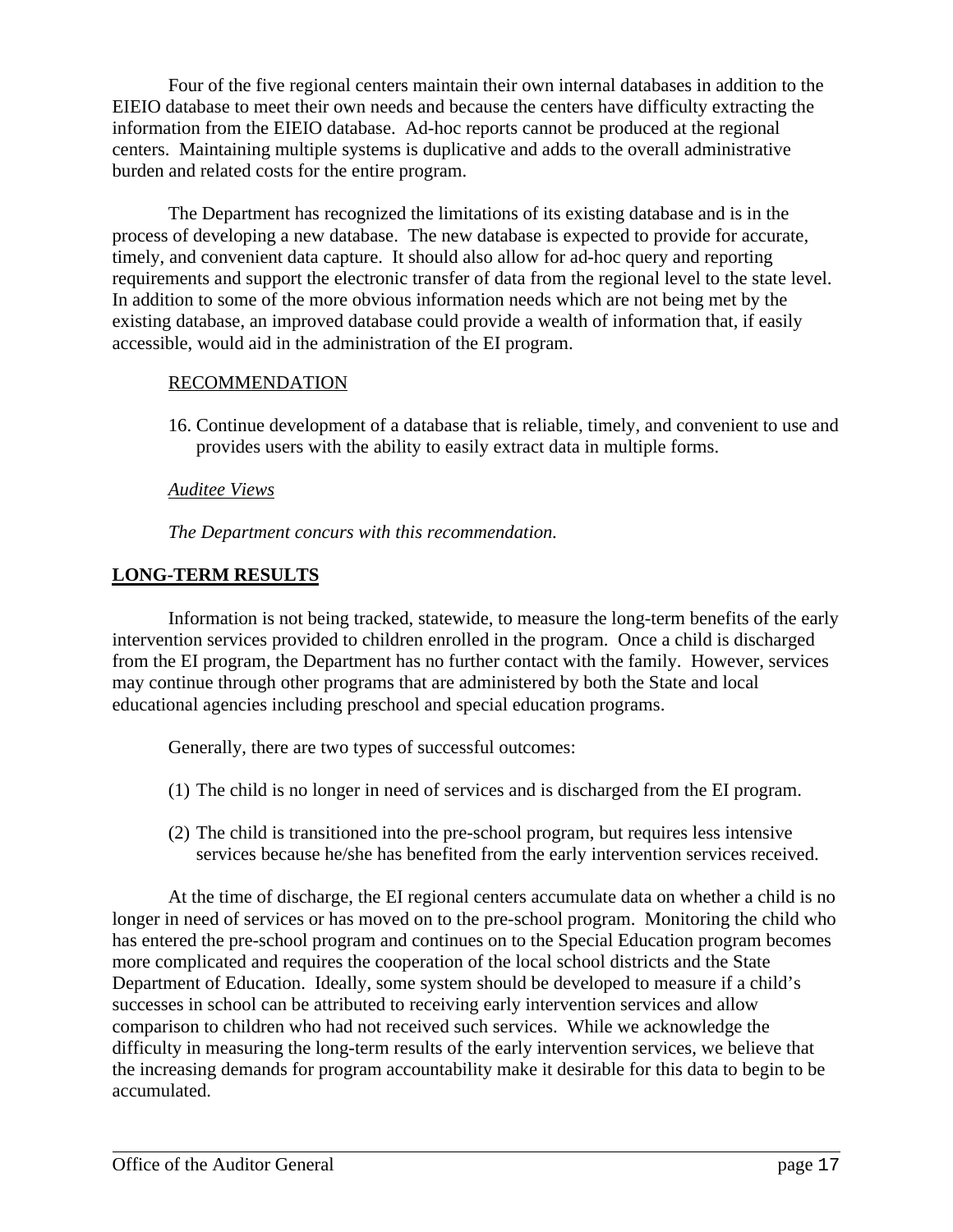Since one of the responsibilities of the federally mandated Interagency Coordinating Council (ICC) is to facilitate the coordination of resources among state departments, it would appear this is matter which they should initiate and elicit the support and cooperation from the various Departments involved.

### RECOMMENDATION

17. Initiate a system to assess the long-term benefits of children receiving early intervention services as they are provided services through other related programs.

### *Auditee Views*

*The Department concurs with this recommendation.*

# **PARENT CONSULTANTS**

The results of the 1998 and 1999 family surveys indicate that the role of the parent consultants employed by the regional centers is important but may be underutilized. In both fiscal years, approximately one-third of the respondents to the family surveys were not aware of the Parent Consultant working in their region. The parent consultants serve (1) in a supportive role to families enrolled in the program, (2) as facilitators, and (3) in a quality assurance role to ensure the program is working in the best interest of the child and their family.

The parent consultant positions are part-time positions at the regional centers. At the time of our audit, one parent consultant position was vacant at a regional center. We met with some parents who indicated that they could have used some type of family support group when they first came to the EI program. However, we also interviewed the parent consultants, who explained that when they organize monthly meetings for families, few, if any, families actually attend. The Department should work with the centers to determine how to better utilize these positions for the overall benefit of the program.

### RECOMMENDATION

18. Analyze the role of parent consultants in conjunction with the regional centers to better utilize these positions for the overall benefit of the program.

# *Auditee Views*

*The Department concurs with this recommendation.*

# **DOCUMENTATION OF COSTS ALLOCATED TO THE EI PROGRAM**

The salaries of certain Department employees allocated to the EI program were not adequately supported by time sheets that reflected actual hours worked. Approximately \$699,000 and \$466,000 of Department's personnel costs were allocated to the EI program in fiscal years 1999 and 1998, respectively. Since the EI program is funded with a combination of state appropriations, federal grants and Medicaid funds, employee salaries are allocated in different ways based on their job functions.